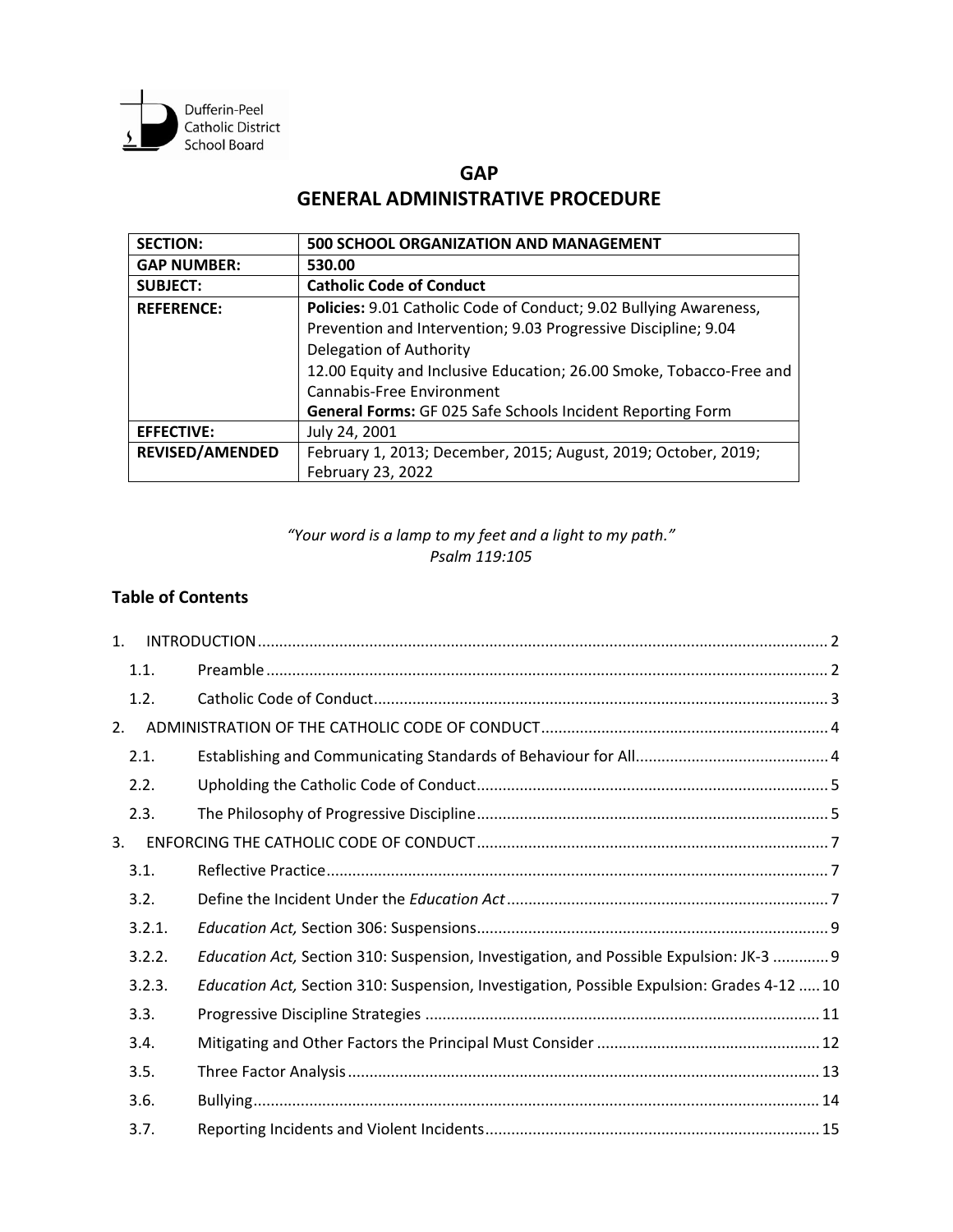|    | 3.8.  |                                                                                     |  |
|----|-------|-------------------------------------------------------------------------------------|--|
|    | 3.9.  | The Discipline Committee: Powers During Suspension Appeal and Expulsion Hearings 16 |  |
| 4. |       |                                                                                     |  |
|    | 4.1.  |                                                                                     |  |
|    | 4.2.  |                                                                                     |  |
|    | 4.3.  |                                                                                     |  |
|    | 4.4.  |                                                                                     |  |
|    | 4.5.  |                                                                                     |  |
|    | 4.6.  |                                                                                     |  |
|    | 4.7.  |                                                                                     |  |
|    | 4.8.  |                                                                                     |  |
|    | 4.9.  |                                                                                     |  |
|    | 4.10. |                                                                                     |  |
| 5. |       |                                                                                     |  |
| 6. |       |                                                                                     |  |

## <span id="page-1-0"></span>**1. INTRODUCTION**

## <span id="page-1-1"></span>**1.1. Preamble**

- a) In compliance with its mission, vision, and values, the Dufferin-Peel Catholic District School DPCDSB (DPCDSB) is committed to the implementation of *Policy 9.01: Catholic Code of Conduct* (*Catholic Code of Conduct*) to provide and sustain a safe, caring, inclusive, and healthy Catholic school community in which every student can succeed.
- b) The *Catholic Code of Conduct* supports virtue formation and healthy relationships in the context of a vibrant Catholic community. It is responsive to equitable and inclusive education, and ensures a whole school approach to developing a positive Catholic school learning environment for all.
- c) Recognizing the complexity of building and sustaining a whole school approach, the *Catholic Code of Conduct* is committed to progressive and restorative approaches to conflict resolution, based on evidence-informed solutions. All school community members are expected to work together to develop spiritually, intellectually, physically, socially, and emotionally by aspiring to the highest possible standards of Catholic behaviour. Such behaviour includes living according to Gospel values, and fostering a Catholic culture of respect, inclusion, equity, responsibility, and concern for the well-being of all.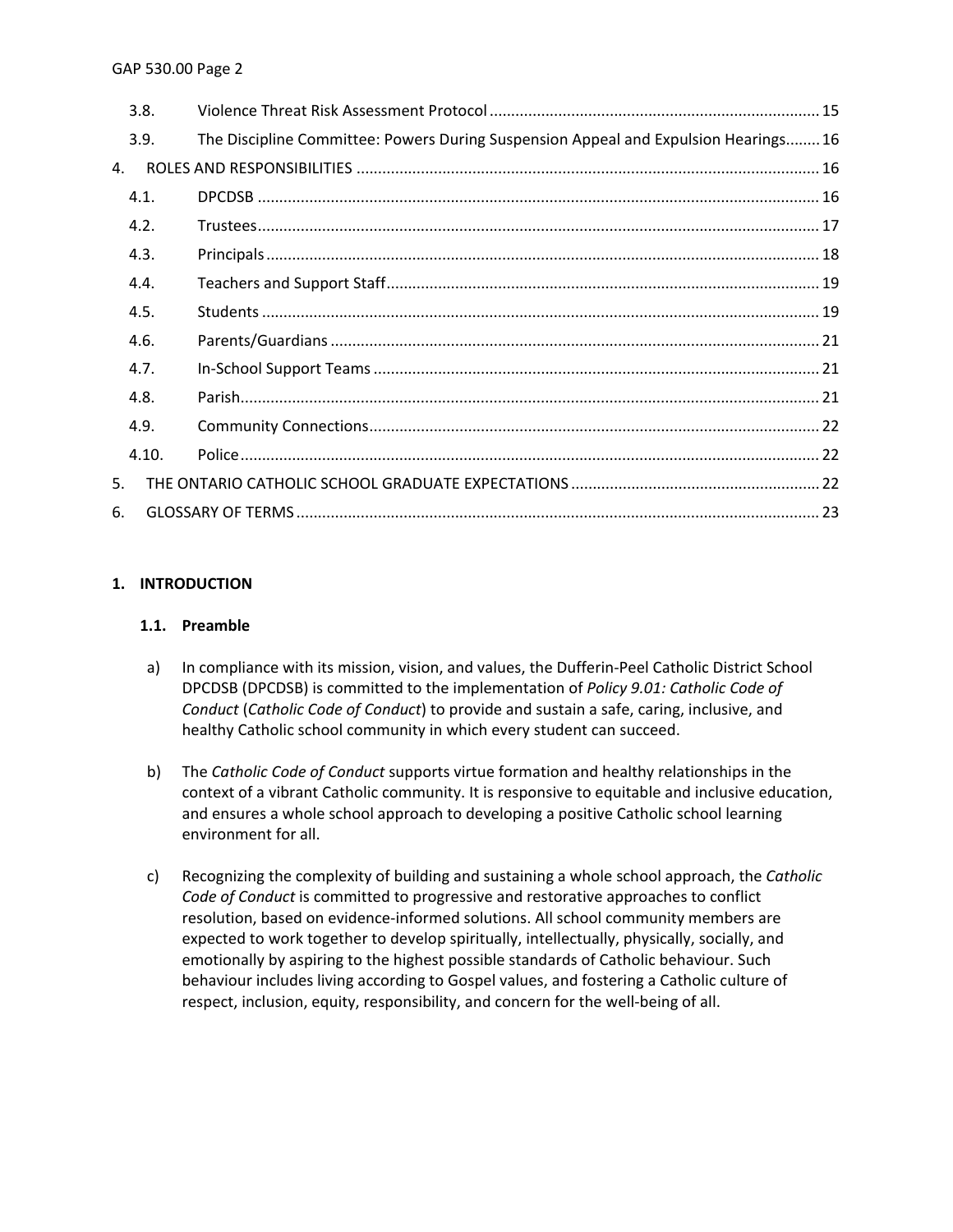- d) This General Administrative Procedure (GAP) details the *Catholic Code of Conduct* and is grounded in the transformative potential of individuals. It sets out DPCDSB-wide expectations of all members of each school community.
- e) In the case of more serious breaches of DPCDSB-wide expectations, this GAP identifies a range of responses for the imposition of progressive discipline, which may involve third parties, such as police, child protection agencies, and/or other outside agencies. Progressive discipline may include actions up to and including suspension and/or expulsion of students from a school or the DPCDSB and, in the case of any individual, an official notice of trespass, enforceable by police. In all cases, a degree of latitude has been provided to allow school administrators: to ascertain that an incident has occurred, to determine the nature of the incident, and to exercise supportive interventions and/or consequences.
- f) The oversight of the enforcement of this GAP on all DPCDSB property is the responsibility of the designated Supervisory Officer.
- g) In addition to this GAP, DPCDSB has policies and GAPs applicable to staff, volunteers, contractors, and vendors. For specific details, refer to DPCDSB policies and general administrative procedures applicable to Employee Relations and Human Resources and Supply Chain Management, respectively. If there is a conflict between the terms of this GAP and any policy or other general administrative procedure, the other policy or general administrative procedure shall govern.
- h) The DPCDSB interprets and applies the provisions of the Education Act, including its Regulations, in a broad and liberal manner consistent with the Ontario Human Rights Code, as well as other applicable laws and aligned practices. In a circumstance in which there is a conflict between provincial law (such as the Education Act), regulations, Policy Program Memoranda, school and DPCDSB policies and procedures, and the Ontario Human Rights Code, the Ontario Human Rights Code is deemed to be more important, and the inferior law, regulation, policy, or procedure must be applied in a manner consistent with the Ontario Human Rights Code (unless there is an explicit exception contained for such a circumstance). The principle of primacy of the Ontario Human Rights Code also requires DPCDSB policies and procedures to be interpreted and applied in a manner consistent with the Ontario Human Rights Code.

## <span id="page-2-0"></span>**1.2. Catholic Code of Conduct**

- a) In order to provide a positive, safe, caring, inclusive, and healthy Catholic school environment that enables student engagement and student voice, all members of the school community shall:
	- respect and comply with all applicable federal, provincial, and municipal laws;
	- respect and comply with all applicable DPCDSB and school policies, procedures and practices;
	- respect Catholic Church teachings and traditions;
	- support and/or participate in the liturgical life of the school;
	- strive to live a virtuous life in accordance with Gospel values;
	- respect the dignity and rights of others;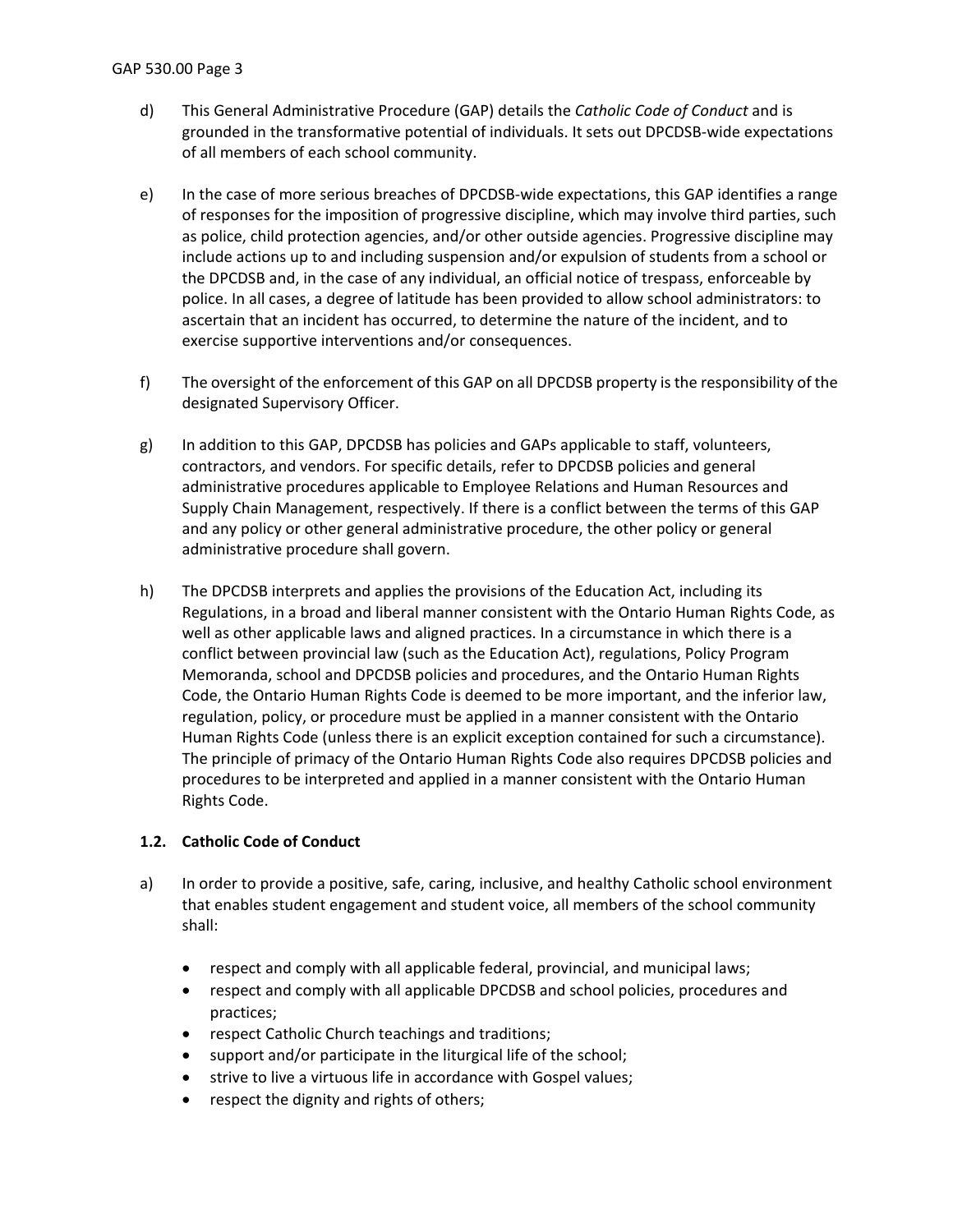- treat one another with dignity and respect at all times, and especially when there is disagreement;
- respect differences in people, their ideas, and their opinions;
- respect and celebrate diversity;
- respect and treat others fairly, regardless of citizenship, race, place of origin, ethnic origin, colour, ancestry, disability, age, creed, sex/pregnancy, family status, marital status, sexual orientation, gender identity, gender expression, receipt of public assistance (in housing), and record of offences (in employment);
- use verbal and non-verbal communication appropriate to a Catholic environment;
- demonstrate respect for persons in positions of authority;
- respect the need for others to work in an environment that is conducive to learning;
- reconcile differences and work toward restorative amends;
- resolve conflicts peacefully, seeking assistance from staff, if necessary;
- take appropriate measures to help those in need, especially the most vulnerable;
- acknowledge and support those who are marginalized;
- be punctual, prepared, properly attired, and attentive to the learning/work process;
- refrain from swearing at a teacher or at another person in a position of authority;
- strive to do one's personal best and actively cultivate talents for the service of others;
- demonstrate honesty and integrity;
- show proper care and regard for school and DPCDSB property, and for the property of others;
- exercise wise stewardship and conservation of resources within the community;
- use computers, social networking, technological aides and other specialized equipment for sanctioned activities only;
- use personal electronic devices (PEDs) in a responsible and respectful manner, ensuring that these devices are only used during instructional time under the following circumstances:
	- o for educational purposes, as directed by an educator;
	- o for health and medical purposes;
	- o to support special education needs;
	- o to provide an accommodation under the *Ontario Human Rights Code*.

### <span id="page-3-0"></span>**2. ADMINISTRATION OF THE CATHOLIC CODE OF CONDUCT**

a) All DPCDSB schools are responsible for the consistent and conscientious administration of the *Catholic Code of Conduct* by establishing, upholding, and enforcing the standards of behaviour at the local school level, according to the procedures stated herein.

### <span id="page-3-1"></span>**2.1. Establishing and Communicating Standards of Behaviour for All**

a) All persons within the DPCDSB community have a right to be safe and to feel safe on DPCDSB property and at DPCDSB-related events. All members share responsibility to adhere to the standards of behaviour in the *Catholic Code of Conduct*, and to contribute to the creation of a positive Catholic climate.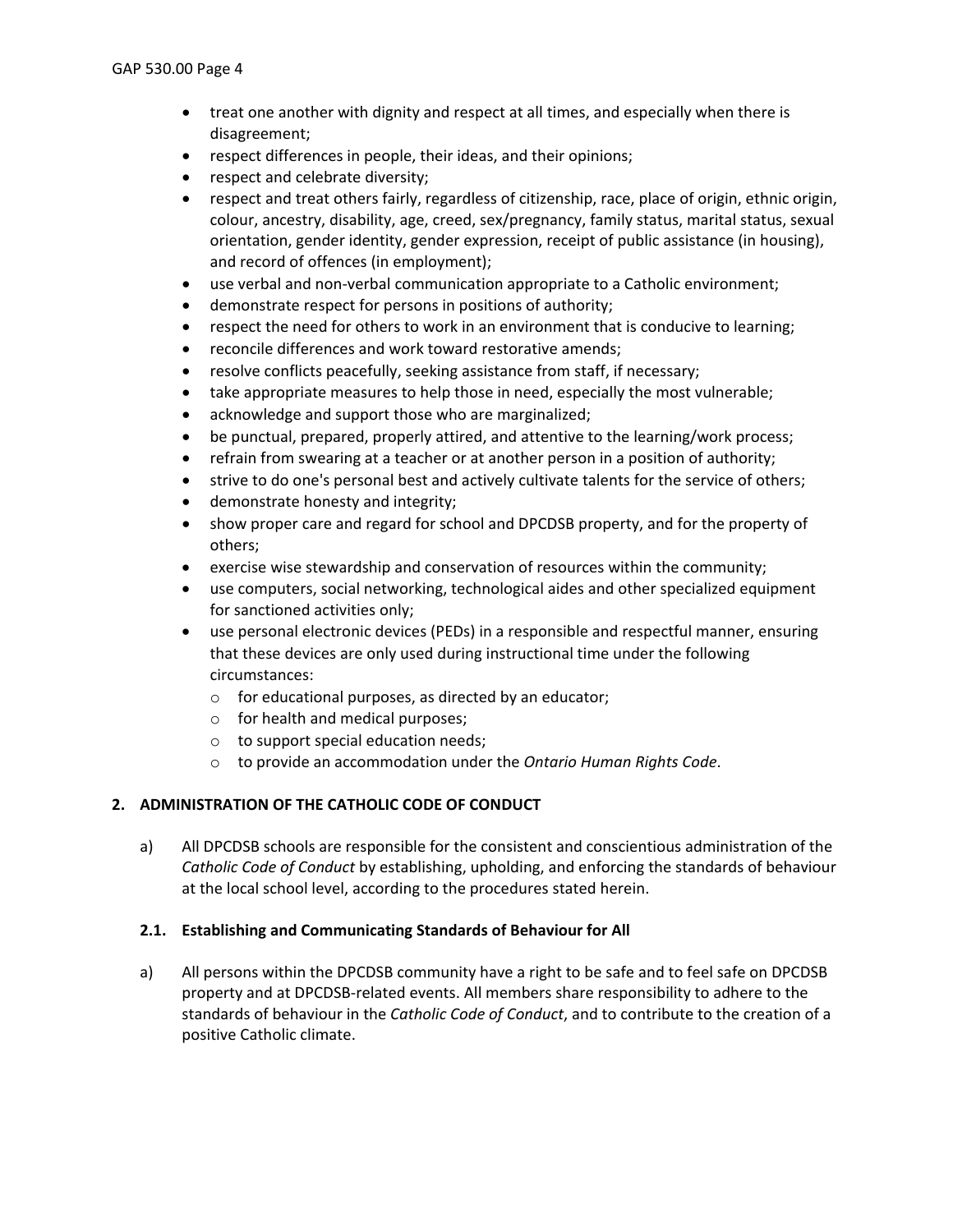- b) A comprehensive plan to disseminate the *Catholic Code* of *Conduct* will ensure that all DPCDSB community members are informed that the standards of behaviour apply not only to students, but to all individuals involved in DPCDSB operations, including trustees, parents/guardians, volunteers, teachers, vendors, visitors, and staff, whether they are on school property, on school buses, at school-related events, or participating in parish activities, or involved in other circumstances that could have an impact on the school climate.
- c) All schools and DPCDSB locations shall post DPCDSB approved signage and messaging on automated telephone systems to remind all community members accessing DPCDSB schools or other premises to engage in respectful, constructive interactions or risk being asked to leave the school or DPCDSB premises.

## <span id="page-4-0"></span>**2.2. Upholding the Catholic Code of Conduct**

- a) The local school community, under the leadership of the school principal, will undertake a comprehensive school-wide approach to upholding the *Catholic Code of Conduct*, ensuring the development of a faith-filled, positive school climate. The school plan will provide its members with the necessary information, skills, disciplinary protocols and professional development to:
	- live up to their responsibilities to contribute positively to a safe, caring, inclusive and healthy Catholic community; and
	- avoid actions that may contravene the *Catholic Code of Conduct* and thereby negatively impact the community.
- b) Provided there is no immediate risk of physical harm to any individual, staff members who work directly with pupils on a regular basis shall respond to any inappropriate and disrespectful behaviour or any other behaviour that negatively impacts school climate, which they believe to have occurred during the course of their duties or otherwise while on school property or during a school related event may cause a negative school climate for which a suspension or expulsion may be imposed, which they believed to have occurred during the course of their duties or otherwise while on school property or during a school related event.
- c) Consistent application of the *Catholic Code of Conduct* is guided by the philosophy of progressive discipline, which offers a philosophical construct and guiding principles from which prevention, intervention, and response protocols naturally emerge.

### <span id="page-4-1"></span>**2.3. The Philosophy of Progressive Discipline**

- a) Central to the practice of progressive discipline is a safe, caring, and inclusive community. Members of this community collaborate, communicate, and consult in the development of a comprehensive system of supports that strengthens the school's collective commitment to uphold the standards of the *Catholic Code of Conduct* and to support learning for all students.
- b) Progressive discipline exists at all times to support the growth of all students. This approach includes a range of proactive strategies that foster Catholic community and aim to prevent problems before they occur.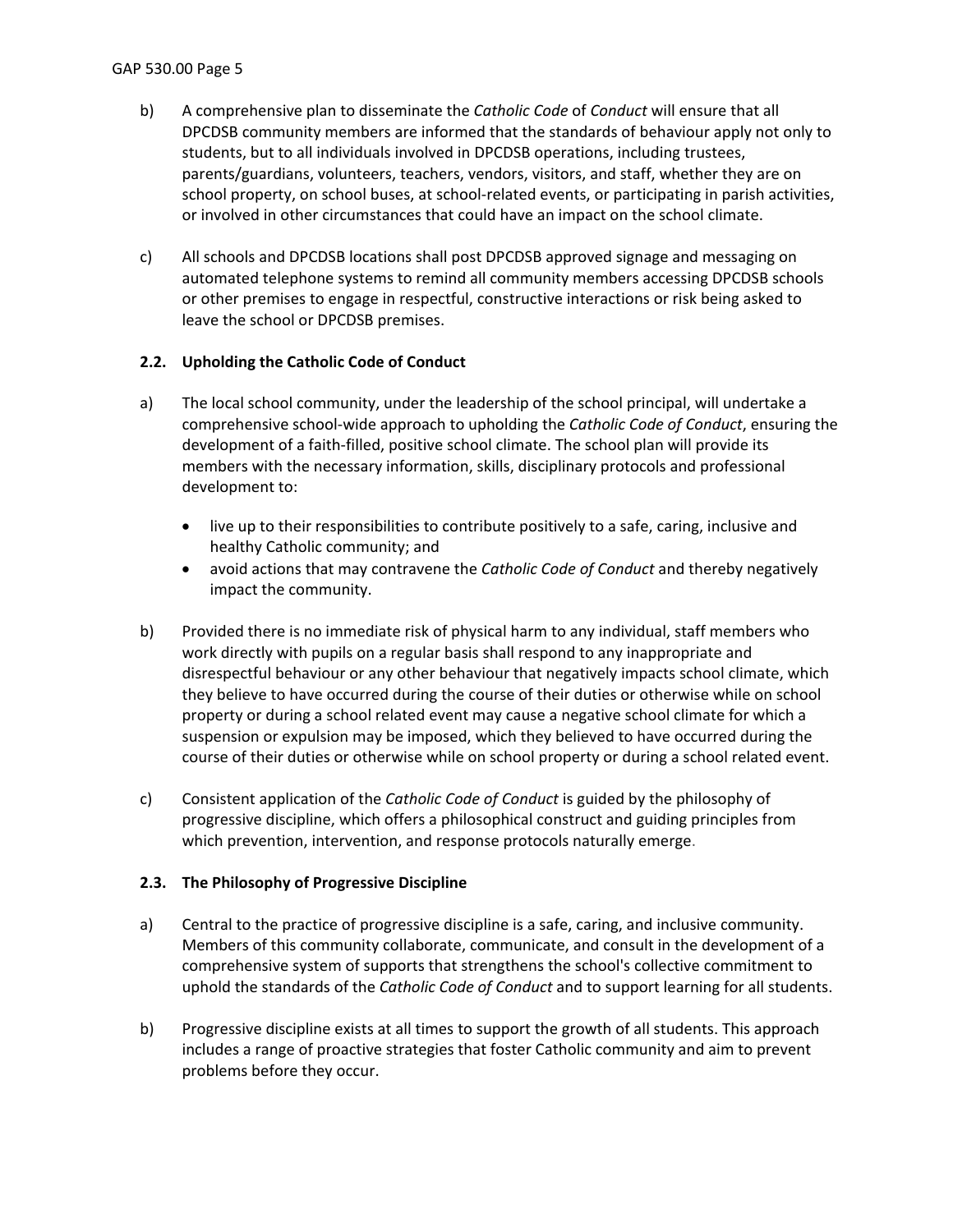- c) At the school level, progressive discipline includes positive classroom management strategies, bullying prevention and intervention supports, and school-wide programs that teach prosocial skills, provide support for all students, promote virtue formation, and foster Catholic values.
- d) The Catholic school approach to progressive discipline combines prevention and intervention strategies and discipline with opportunities for students to continue their education. Focusing on prevention and early intervention strategies helps prevent unsafe or inappropriate behaviours from occurring in or affecting school.



## *Progressive Discipline exists at all times for all students*

- e) Progressive discipline is based on a belief that there are numerous strategies for learning. This belief is rooted in Jesus' model of discipleship and His code of "beatitude living" that guides the practice of progressive discipline in DPCDSB school communities.
- f) Progressive discipline shifts the focus from one that is solely punitive to one that is corrective, supportive, and transformative. Progressive discipline acknowledges the value of a staged approach to discipline that is tailored to meet the unique needs of the student, taking the mitigating and other factors into account at all stages along the continuum of progressive discipline. Each student can access multiple layers of support, comprised of all the people who interact with the student, and all those who could be called upon to provide additional support (e.g. support services: social worker, child and youth worker, psychologist, speech and language pathologist).
- g) Progressive discipline invites schools to use *"a range of interventions, supports and consequences that are developmentally and socio-emotionally appropriate and include learning opportunities for reinforcing positive behavior while helping students make better choices."* (PPM No. 145).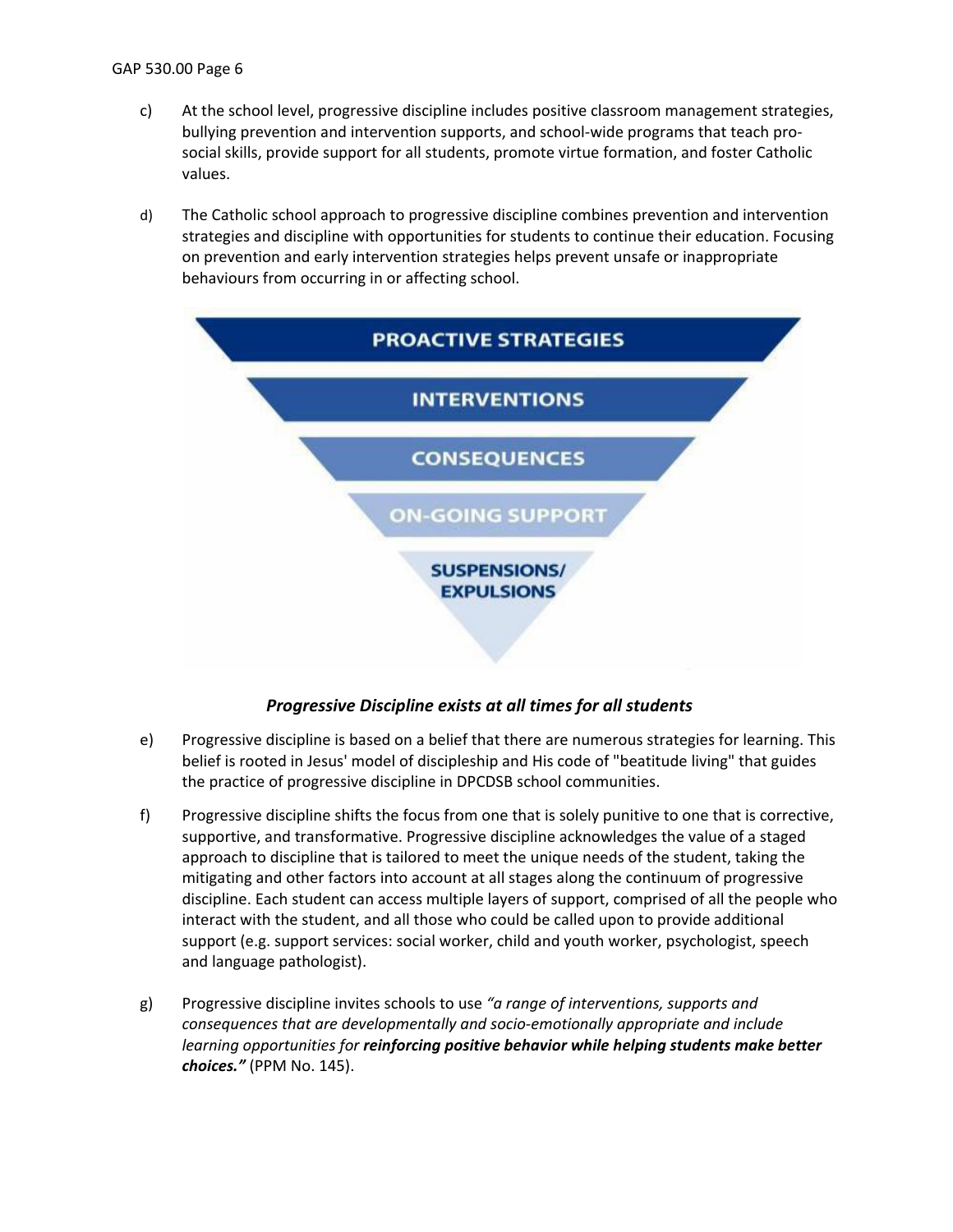## <span id="page-6-0"></span>**3. ENFORCING THE CATHOLIC CODE OF CONDUCT**

- a) When a challenging behaviour occurs, the principal ensures due process and equitable and just treatment for all involved in the incident. This treatment is predicated on the understanding that equitable and just processes consider the Mitigating and Other Factors outlined in section 3.5 (b) of this GAP. The application of progressive discipline ensures consistency in process while affording a differentiated response to suit the individuals and circumstances of the incident. The appropriate response to challenging behaviours may take the form of an intervention, a support, and/or a consequence.
- b) When enforcing the *Catholic Code of Conduct* at the classroom, school, and DPCDSB level, staff will undertake a broadly collaborative process in determining the most appropriate response to address a challenging behaviour. This process involves consultation with parents/guardians; however, the final decision rests with the principal and/or designate.

### <span id="page-6-1"></span>**3.1. Reflective Practice**

- a) When enforcing the *Catholic Code of Conduct,* staff must promote the safety of all and emphasize the importance of promoting positive change for students who struggle with challenging behaviours.
- b) In the case of minor or moderate incidents, the classroom teacher or other staff may be responsible for addressing student behavior through progressive discipline (See *GAP 552 – Progressive Discipline*).
- c) In serious or severe circumstances, the principal will lead the decision-making process through to an appropriate conclusion.
- d) Section 306 of the *Education Act* mandates when the principal **SHALL CONSIDER** suspension.
- e) Section 310 of the *Education Act* mandates when the principal **SHALL ISSUE** a 20-day suspension pending expulsion. **All final decisions shall be made in consultation with the Superintendent (or designate)**.

### <span id="page-6-2"></span>**3.2. Define the Incident Under the** *Education Act*

a) The first step in progressive discipline is the identification of the infraction. The table below lists infractions according to whether they fall under Section 306 or 310 of the *Education Act*.

| <b>Section 306 - Shall Consider Suspension</b>     |                                      | Section 310 - Shall Suspend |                                          |
|----------------------------------------------------|--------------------------------------|-----------------------------|------------------------------------------|
| $306-1$                                            | Uttering a threat to inflict serious | $310-1$                     | Possessing a weapon, including           |
|                                                    | bodily harm on another person        |                             | possessing a firearm                     |
| Possessing alcohol, illegal drugs or,<br>$306 - 2$ |                                      | $310-2$                     | Using a weapon to cause or to threaten   |
|                                                    | unless the pupil is a medical        |                             | bodily harm to another person            |
|                                                    | cannabis user, cannabis              |                             |                                          |
| $306 - 3$                                          | Being under the influence of alcohol | $310-3$                     | Committing physical assault on another   |
|                                                    | or, unless the pupil is a medical    |                             | person that causes bodily harm requiring |
|                                                    | cannabis user, cannabis              |                             | treatment by a medical practitioner      |
| $306 - 4$                                          | Swearing at a teacher or at another  | $310 - 4$                   | Committing sexual assault                |
|                                                    | person in a position of authority    |                             |                                          |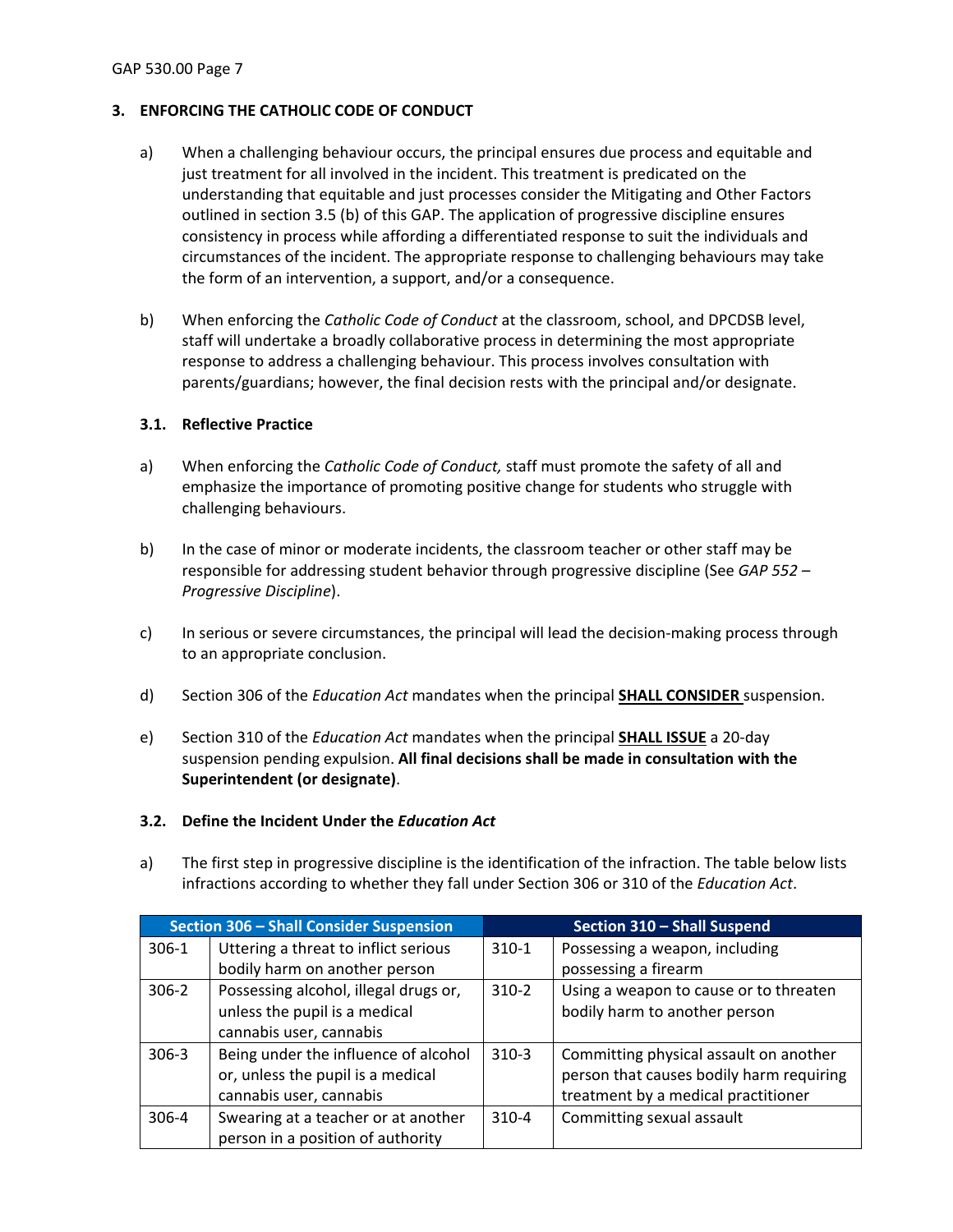| Section 306 - Shall Consider Suspension |                                                                                                                                                                               | <b>Section 310 - Shall Suspend</b> |                                                                                                                                                                                                                                                                                                             |
|-----------------------------------------|-------------------------------------------------------------------------------------------------------------------------------------------------------------------------------|------------------------------------|-------------------------------------------------------------------------------------------------------------------------------------------------------------------------------------------------------------------------------------------------------------------------------------------------------------|
| 306-5                                   | Committing an act of vandalism that<br>causes extensive damage to school<br>property at the pupil's school or to<br>property located on the premises of<br>the pupil's school | 310-5                              | Trafficking in weapons or in illegal drugs                                                                                                                                                                                                                                                                  |
| 306-6                                   | <b>Bullying</b>                                                                                                                                                               | 310-6                              | Committing robbery                                                                                                                                                                                                                                                                                          |
| 306-7                                   | Breach of Code of conduct, DPCDSB<br>& school policy                                                                                                                          | $310-7$                            | Giving alcohol or cannabis to a minor                                                                                                                                                                                                                                                                       |
| 306-7                                   | Being under the influence of alcohol<br>or illegal or restricted drugs                                                                                                        | 310-7.1                            | Bullying, if (i) the pupil has previously<br>been suspended for engaging in bullying <sup>1</sup> ,<br>and (ii) the pupil's continuing presence in<br>the school creates an unacceptable risk<br>to the safety of another person                                                                            |
| $306 - 7$                               | Habitual neglect of duty, DPCDSB<br>and school policy                                                                                                                         | 310-7.2                            | Any activity listed in subsection 306 (1)<br>that is motivated by bias, prejudice or<br>hate based on race, national or ethnic<br>origin, language, colour, religion, sex,<br>age, mental or physical disability, sexual<br>orientation, gender identity, gender<br>expression, or any other similar factor |
| 306-7                                   | Opposition to authority, DPCDSB<br>and school policy                                                                                                                          | $310-8$                            | Any act considered by the principal to be<br>a serious violation of the DPCDSB or<br>school Code of Conduct                                                                                                                                                                                                 |
| 306-7                                   | Profanity/swearing, DPCDSB and<br>school policy                                                                                                                               | $310-8$                            | Activities engaged in by the pupil on or<br>off school property that have caused<br>extensive damage to the property of the<br>DPCDSB or to goods that are/were on<br><b>DPCDSB</b> property                                                                                                                |
| 306-7                                   | Possessing restricted drugs                                                                                                                                                   | 310-8                              | Trafficking in restricted drugs                                                                                                                                                                                                                                                                             |
| 306-7                                   | Fighting/violence, DPCDSB and<br>school policy                                                                                                                                |                                    |                                                                                                                                                                                                                                                                                                             |

<span id="page-7-0"></span><sup>&</sup>lt;sup>1</sup> As per Ontario Regulation 440/20, the condition set out in subparagraph 7.1 (i) of subsection 310 (1) of the Act does not apply in respect of a suspension under section 310 of the Act of a pupil in junior kindergarten, kindergarten, or grade 1, 2 or 3.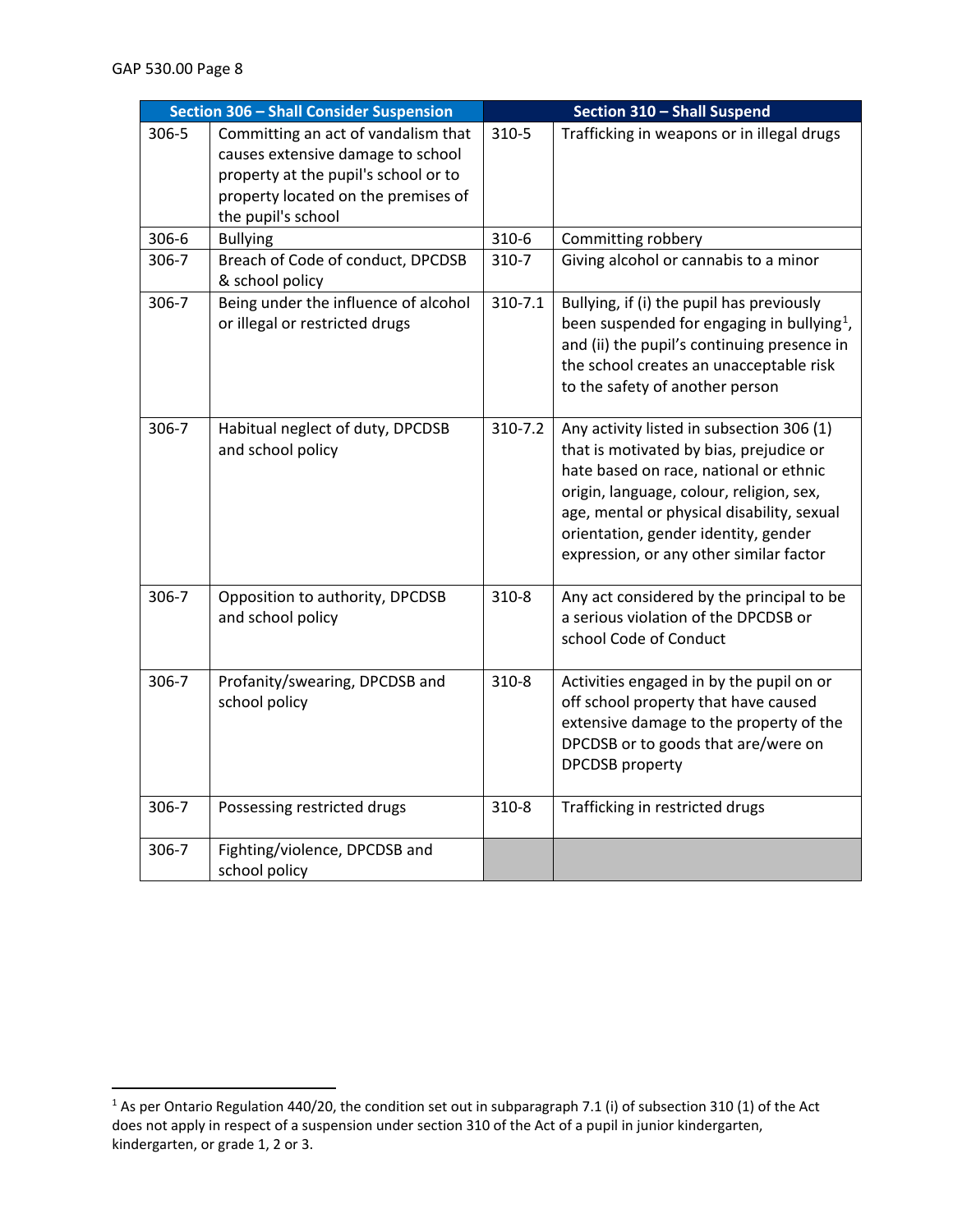## <span id="page-8-0"></span>**3.2.1.** *Education Act,* **Section 306: Suspensions**

- a) A principal *shall consider* whether to suspend a pupil if they believe that the pupil has engaged in any of the activities listed in section 306 while at school, at a schoolrelated activity, or in other circumstances (including off school property) where engaging in the activity may have a negative impact on the school climate.
- b) As per *Ontario Regulation 440/20*, a *"…pupil in junior kindergarten, kindergarten or grade 1, 2 or 3 shall not be suspended under section 306 of the Act for engaging in an activity described in subsection 306 (1) of the Act."*
- c) However, for students in these grades:
	- the offence must still be reported to the principal; and
	- the principal must determine and put in place appropriate alternatives to discipline. These alternatives shall be tracked and documented as per normal protocols.
- d) A pupil in **Grade 4 or older** may be suspended only once for an infraction, in any one incident, and may be suspended for a minimum of one (1) school day and a maximum of twenty (20) school days.
- e) When determining whether to issue a suspension to a student in **Grade 4 or older**, and its length, **a principal must consider Mitigating and Other Factors** (see GAP Section 3.4 below).

### <span id="page-8-1"></span>**3.2.2.** *Education Act,* **Section 310: Suspension, Investigation, and Possible Expulsion: JK-3**

- a) Subject to *Ontario Regulation 440/20*, and as detailed below, a principal *shall suspend* and may consider recommending an expulsion of a pupil if they believe that the pupil has engaged in any of the activities listed in Section 310 while at school, at a schoolrelated activity, or in other circumstances (including off school property) where engaging in the activity will have a negative impact on the school climate.
- b) As per *Ontario Regulation 440/20*, a *pupil in junior kindergarten, kindergarten, or grade 1, 2 or 3 shall not be suspended under section 310 of the Act for engaging in an activity described in subsection 310 (1) of the Act unless the principal has conducted an investigation respecting the allegations.* This regulation means that prior to issuing a suspension pending possible expulsion under Section 310 for this age group, the principal must first conduct an **initial investigatio**n to determine **if** a Section 310 suspension is warranted.
- c) If the principal determines a Section 310 offence has been committed, the student is **then** suspended pending possible expulsion. In such cases, the principal shall continue with the steps as noted below (i.e., further investigation to determine if there are mitigating or other factors to be considered in determining the length and type of discipline as required by the *Education Act*; principal chooses 1 of 5 possible discipline outcomes).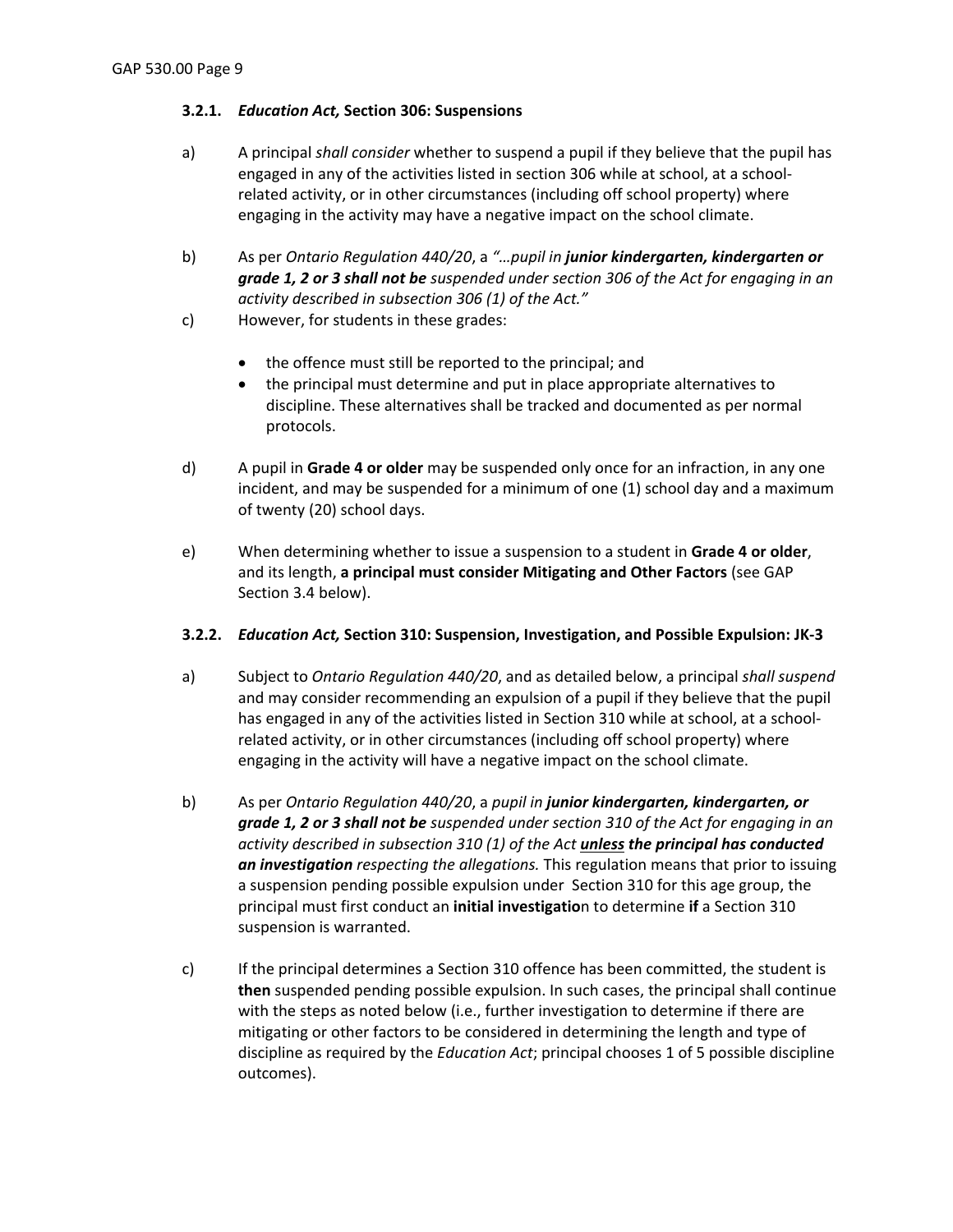- d) If the principal determines no offence has been committed, then no suspension under Section 310 shall be issued. The principal may consider and assign alternatives to discipline, if appropriate.
- e) As per *Ontario Regulation 440/20*, t*he condition set out in subparagraph 7.1 (i) of subsection 310 (1) of the Act* [see table in 3.2a) above] *does not apply in respect of a suspension under section 310 of the Act of a pupil in junior kindergarten, kindergarten, or grade 1, 2 or 3.*
- f) Students in **Junior Kindergarten through Grade 3** (JK-3) can no longer be "previously" suspended under Section 306 for bullying. As such, only s.310(1)7.1(ii) now applies for JK-3 students regarding a Section 310 bullying offence.

### <span id="page-9-0"></span>**3.2.3.** *Education Act,* **Section 310: Suspension, Investigation, Possible Expulsion: Grades 4-12**

- a) Subject to *Ontario Regulation 440/20*, and as detailed below, a principal *shall suspend* and may consider recommending an expulsion of a pupil if they believe that the pupil has engaged in any of the activities listed in Section 310 while at school, at a schoolrelated activity, or in other circumstances (including off school property) where engaging in the activity will have a negative impact on the school climate.
- b) For infractions listed in Section 310 of the *Education Act*, if the principal believes that the student committed one of the infractions, the student shall be automatically suspended for 20 days pending expulsion.
- c) The school investigation commences. In circumstances involving police, the principal may be required to halt their investigation pending approval by the police to resume.
- d) There are five possible outcomes following the school investigation. All final decisions shall be made in consultation with the applicable family of schools superintendent (or designate).
- e) **Outcome 1: The principal determines that the student is NOT responsible for the infraction.** The student would return to school and the principal would withdraw the Suspension Pending Expulsion and expunge the student record of Suspension Pending Expulsion for the student, even if the suspension has been served. A determination letter reflecting this outcome would be issued.
- f) **Outcome 2: The principal determines that the infraction did occur, but there are mitigating factors\* relevant to the circumstances** which lead to the principal's decision to shorten the suspension to between 1 and 19 days, even if it has already been served. A determination letter reflecting this outcome would be issued.
- g) **Outcome 3: The principal determines that the infraction did occur and the student receives a confirmed suspension of 20 days, however, there are mitigating factors relevant to the circumstances** which lead to the principal's decision **not to recommend the student for expulsion**. A determination letter reflecting this outcome would be issued.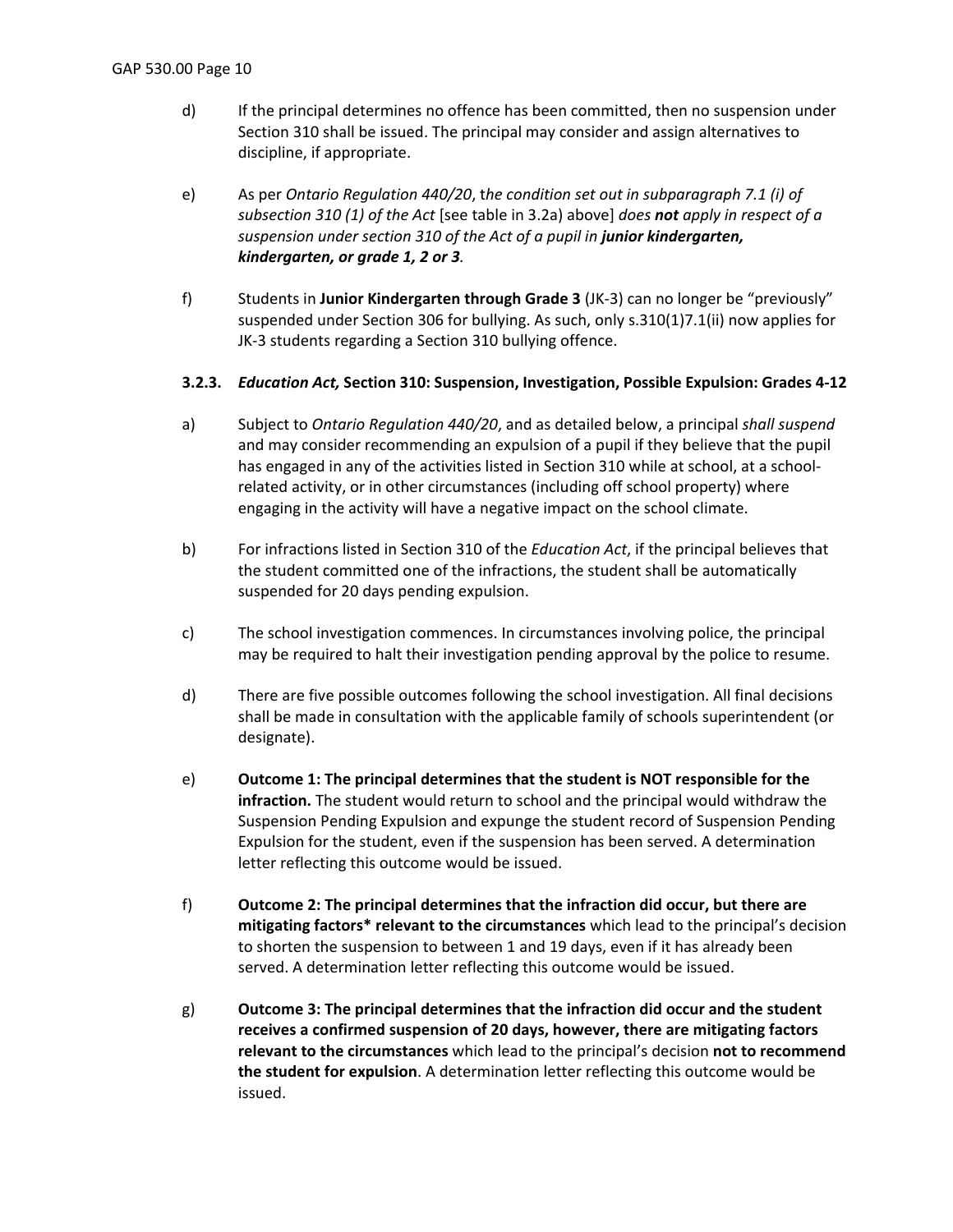- h) **Outcome 4: The principal determines that the infraction did occur and the principal is recommending expulsion from the student's current school only.** A determination letter reflecting this outcome would be issued.
- i) **Outcome 5: The principal determines that the infraction did occur and the principal is recommending expulsion from all DPCDSB schools.** A determination letter reflecting this outcome would be issued.
- j) \*When determining which of the five outcomes to select (see Outcomes 1-5 above), the principal must consider Mitigating and Other Factors (see GAP Section 3.4 below).

## <span id="page-10-0"></span>**3.3. Progressive Discipline Strategies**

- a) Progressive discipline is an approach that makes use of a continuum of interventions, supports, and consequences as strategies to promote positive behaviours.
- b) The range of interventions, supports, and consequences used by schools must be clear and developmentally appropriate, and must include learning opportunities for pupils that reinforce positive behaviours and help pupils make good choices.
- c) When inappropriate behaviour occurs, effective disciplinary measures will place the focus on positive restorative responses. For pupils with special needs, interventions, supports and consequences must be consistent with the expectations in the student's Individual Education Plan (IEP) and/or their demonstrated abilities.
- d) When reviewing progressive discipline strategies, consideration will be given to the usefulness of any interventions undertaken "to date" such as contact with parents/guardians, study hall, verbal reminders, review of expectations, a written work assignment with a reflective component, community service to improve attitude/conduct, and/or referral to Support Services staff or outside agencies. All progressive discipline strategies undertaken shall be documented by the school.
- e) If the inappropriate behaviour has become an on-going problem, it is important to consider the appropriateness of additional supports and/or interventions.
- f) The Ministry of Education and DPCDSB afford flexibility in response to inappropriate behaviours through a variety of policies, procedures, and protocols: PPM 144, Bill 13, Bill 157, PPM 120, and DPCDSB Policies 9.01, 9.02, 9.03, and 9.04. In addition, detailed progressive discipline strategies are outlined in DPCDSB GAP 552.00, and in the Ministry of Education PPM 145, *Progressive Discipline and Promoting Positive Student Behaviour*.
- g) Progressive discipline strategies may include a variety of early and/or ongoing intervention strategies, provided the appropriate consent(s) are in place where required. Examples of these strategies include:
	- review of expectations as outlined in the *Catholic Code of Conduct*;
	- classroom management strategies;
	- communication and consultation with parents/guardians;
	- student conference;
	- student contracts: i.e., attendance, performance, and/or behavioral;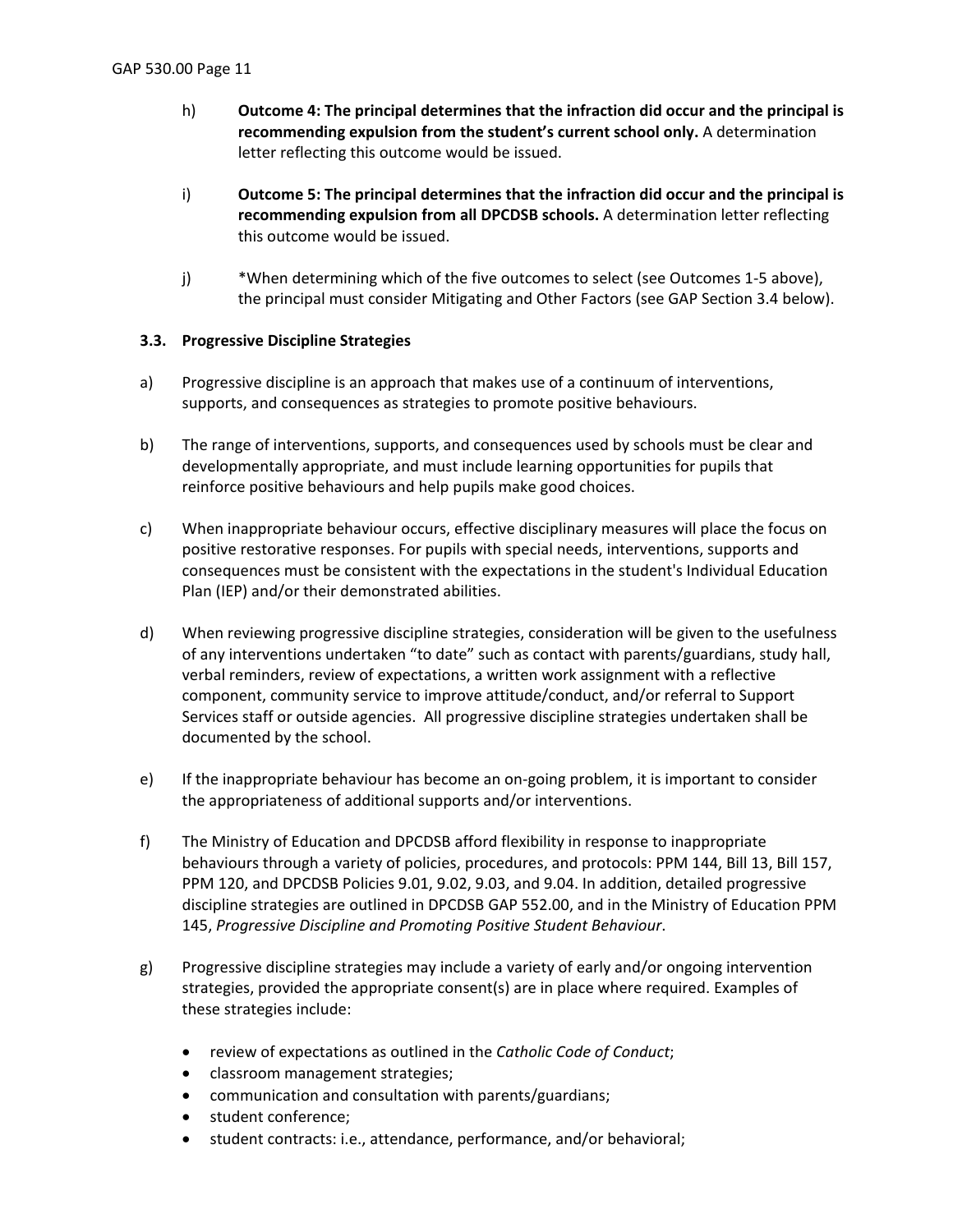- discipline-related learning reflection assignments;
- referral to school administrator;
- student and parent/guardian conference;
- consultation with school support staff;
- involvement of chaplaincy team leader and/or parish resources;
- involvement of school support and Support Services;
- school team conference/progressive discipline conference;
- attendance counselling;
- behaviour modification program;
- Crisis Prevention and Intervention (CPI);
- individual, peer, group, and/or family counselling;
- referral to community agency (e.g., Children's Aid, police, treatment, or medical agencies);
- volunteer service to the school community;
- withdrawal of privileges;
- restitution for damages;
- mentor and/or peer mediation;
- conflict resolution;
- restorative practice;
- assignment to an alternative learning environment;
- suspension;
- expulsion.

#### <span id="page-11-0"></span>**3.4. Mitigating and Other Factors the Principal Must Consider**

- a) Before determining the discipline, if any, to follow the issuing of a suspension, as required by the *Education Act and Ontario Regulation 472/07,* the principal must consider any mitigating and other factors as set out in the DPCDSB's *Suspension and Expulsion Guidelines*. For the *Suspension and Expulsion Guidelines*, the DPCDSB interprets the provisions of the *Education Act and Regulations* in a broad and liberal manner consistent with the *Ontario Human Rights Code.* The principal shall consider whether the discipline will have a disproportionate impact on a pupil's rights under the protected grounds of the *Ontario Human Rights Code* and/or exacerbate any disadvantage the pupil may experience in society.
- b) If a pupil does not have the ability to control their behaviour or does not understand the foreseeable consequences of their behaviour, the principal will not suspend the pupil. Alternative discipline and/or other interventions may be considered by the principal in such circumstances. For clarity, even if the principal does not suspend a student, a record of the incident believed to have occurred shall be properly documented and retained as per this GAP and any applicable guidelines.
- c) If the pupil poses an unacceptable risk to the safety of themselves and/or to others in the school, the principal shall consult with their superintendent regarding appropriate accommodations and/or strategies that might be instituted to ensure safety and well-being of pupils, staff, and others in the school.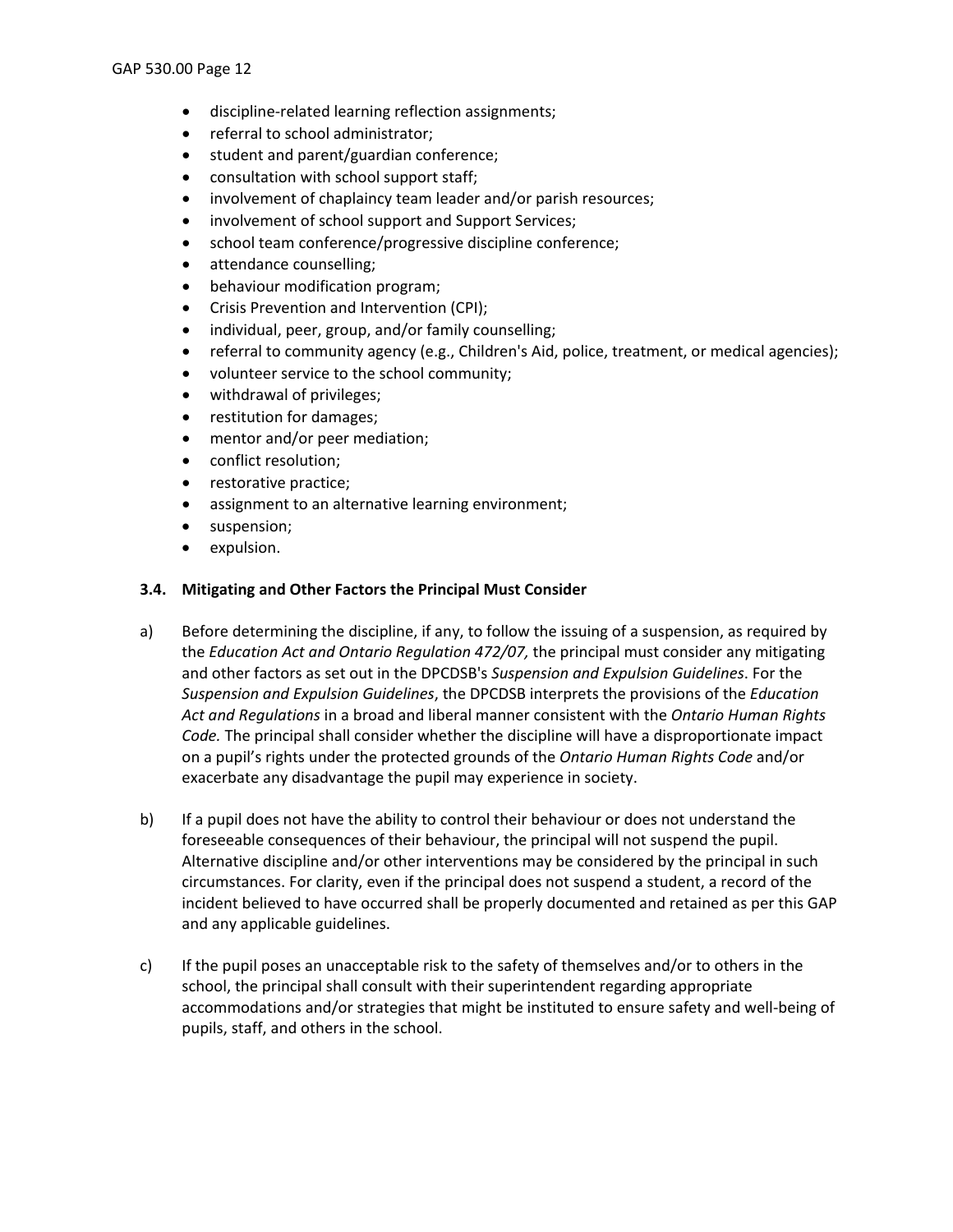#### <span id="page-12-0"></span>**3.5. Three Factor Analysis**

- a) In considering the most appropriate response to address inappropriate behavior, following defining the offence under either Section 306 or 310 of the *Education Act* and the reporting of the offence, the following items *shall* be taken into consideration when determining the appropriate consequences:
- b) **Factor 1: the individual student and circumstances** (e.g., mitigating or other factors). The following "mitigating" and "other" factors must be considered at every stage of deliberation when determining the most appropriate programs, supports, interventions, and consequences as they relate to student conduct.
	- **Mitigating Factors:** The following mitigating factors shall be considered**:**
		- $\circ$  the pupil does not have the ability to control their behaviour;
		- $\circ$  the pupil does not have the ability to understand the foreseeable consequences of their behaviour;
		- $\circ$  the pupil's continuing presence in the school does not create an unacceptable risk to the safety of any person.
	- **Other Factors:** The following additional factors shall be considered**:**
		- o the pupil's history;
		- $\circ$  whether a progressive discipline approach has been used with the pupil;
		- $\circ$  whether the activity for which the pupil may be or is being suspended or expelled was related to any harassment of the pupil because of their race, ethnic origin, religion, disability, gender identity, gender expression, or sexual orientation, or to any other harassment;
		- o how the suspension or expulsion would affect the pupil's ongoing education;
		- $\circ$  the age of the pupil;
		- $\circ$  in the case of a pupil with a disability and/or for whom an IEP has been developed:
			- whether the behaviour was a manifestation of a disability which may or may not be identified in the pupil's IEP;
			- **•** whether appropriate individualized accommodation has been provided;
			- whether the suspension or expulsion is likely to result in an aggravation or worsening of the pupil's behaviour or conduct.
- c) **Factor 2: the nature and severity** of the behaviour.
- d) **Factor 3: the impact of the behaviour on the school climate** (i.e., the relationships within the school community).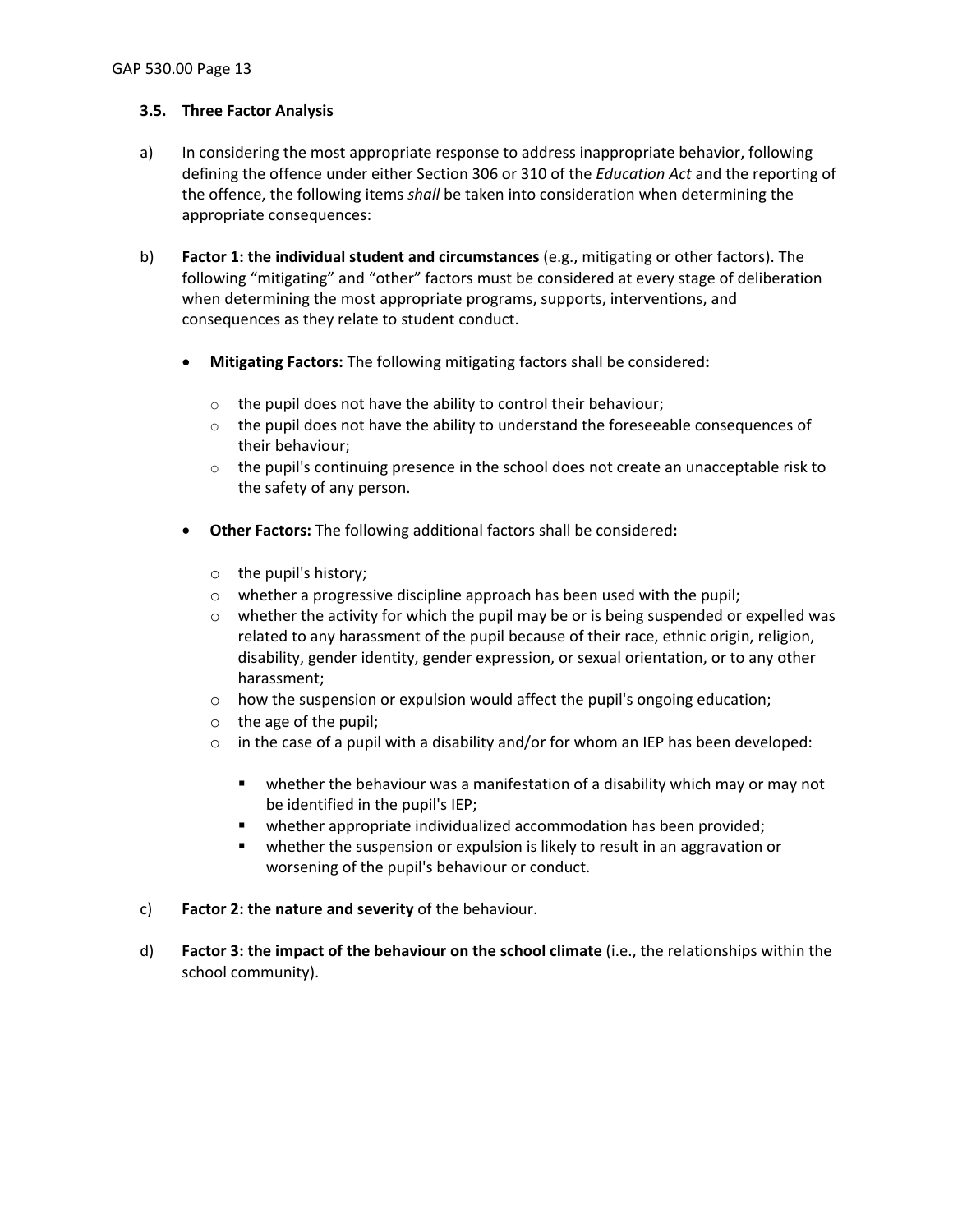#### <span id="page-13-0"></span>**3.6. Bullying**

- a) In the case of **bullying**, principals *must* suspend a student for bullying and consider referring that student for expulsion if:
	- the student has previously been suspended for bullying, and;
	- the student's continuing presence in the school creates, in the principal's opinion, an unacceptable risk to the safety of another person.
- b) According to the Ministry of Education definition<sup>[2](#page-13-1)</sup>, "bullying" means aggressive and typically repeated behaviour by a pupil where:
	- (i) the behaviour is intended by the pupil to have the effect of, or the pupil ought to know that the behaviour would be likely to have the effect of:
		- causing harm, fear, or distress to another individual, including physical, psychological, social, or academic harm, harm to the individual's reputation, or harm to the individual's property; or
		- creating a negative environment at a school for another individual, and
		- the behaviour occurs in a context where there is a real or perceived power imbalance between the pupil and the individual based on factors such as size, strength, age, intelligence, peer group power, economic status, social status, religion, ethnic origin, sexual orientation, family circumstances, gender identity, gender expression, race, disability, or the receipt of special education.
- c) For the purposes of the definition of "bullying" above, behaviour includes the use of any physical, verbal, electronic, written, or other means.
- d) For the purposes of the definition of "bullying" above, **cyber-bullying** includes bullying by electronic means (commonly known as cyber-bullying), including:
	- (i) creating a web page or a blog in which the creator assumes the identity of another person;
	- (ii) impersonating another person as the author of content or messages posted on the internet; and
	- (iii) communicating material electronically to more than one individual or posting material on a website that may be accessed by one or more individuals.

<span id="page-13-1"></span><sup>2</sup> *Policy/Program Memorandum No.* 144, *Ministry of Education, Government of Ontario,* subsection 1(1)*, Education Act*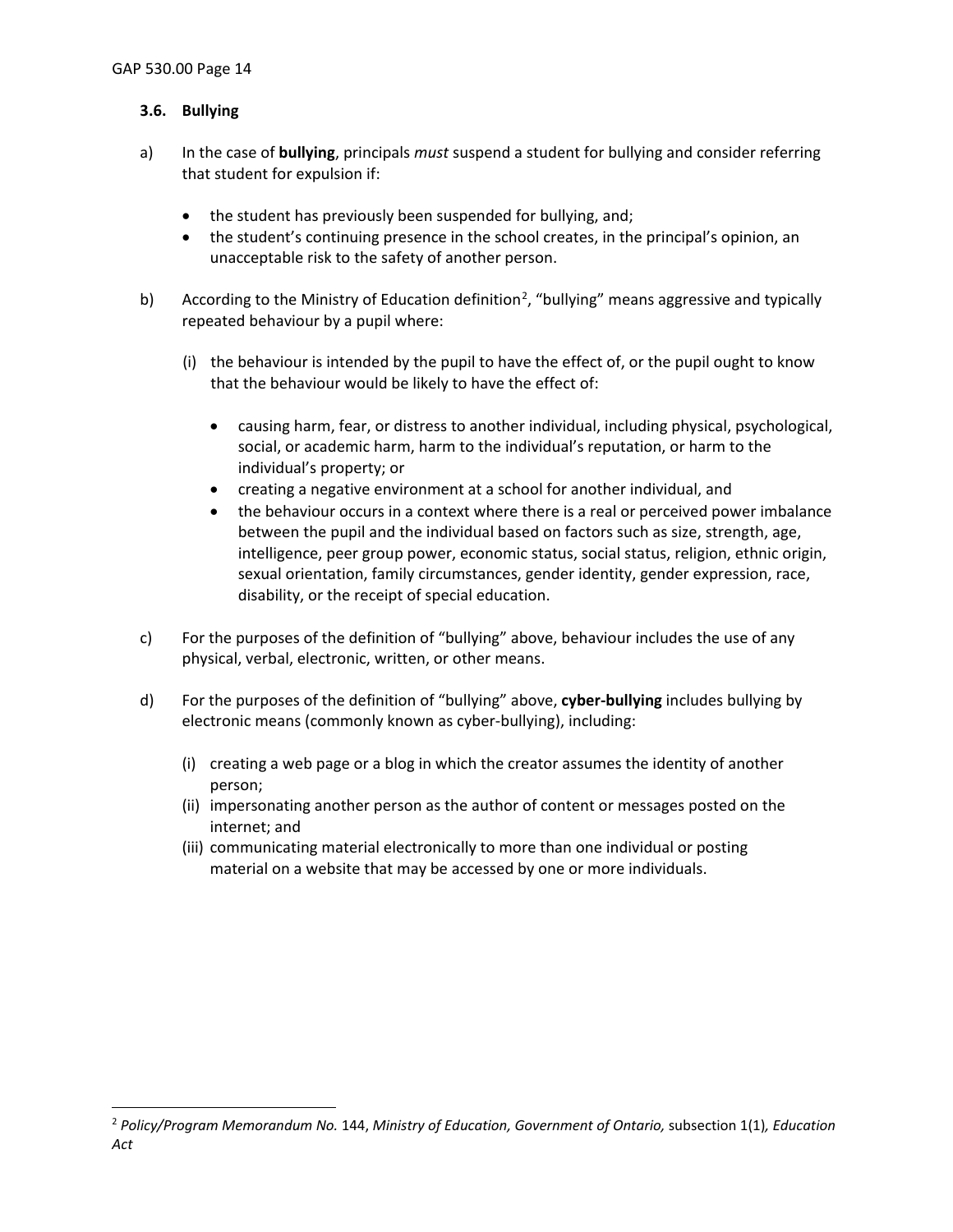## <span id="page-14-0"></span>**3.7. Reporting Incidents and Violent Incidents**

- a) All incidents that may lead to a suspension/expulsion, that occur on school premises and/or during school run programs (including off-site), must be reported. In the event of witnessing or receiving information regarding an incident that may lead to suspension/expulsion:
	- (i) Staff shall complete a **GF 025 - Safe Schools Incident Reporting Form – Part I**.
	- (ii) Upon receipt of a **Safe Schools Incident Reporting Form**, the principal and/or designate must issue the **GF 025 Safe Schools Incident Reporting Form – Part II - Acknowledgement of Receipt Report**.
	- (iii) The principal and/or designate must investigate.
	- (iv) The principal and/or designate will communicate results to the teacher and/or DPCDSB staff as appropriate.
	- (v) If the incident is violent according to PPM 120, the appropriate box will be checked accordingly by the principal or designate, and the GF 025 will be placed in the safe schools folder of the Ontario Student Record (OSR).
	- (vi) If a teacher has not submitted a GF 025, one must be completed by the administrator, including section 6 at the bottom portion of the form.
	- (i) The GF 025 will be retained in the OSR as per PPM 145 as described below:
		- Minimum 1 Year Expunged Incidents
		- Minimum 3 Years Suspensions
		- Minimum 5 Years Expulsions
- b) The principal will consider whether a Violence Threat Risk Assessment (VTRA) will be conducted (see GAP Section 3.8 below).

### <span id="page-14-1"></span>**3.8. Violence Threat Risk Assessment Protocol**

- a) Under certain conditions, students may need to undergo a "Violence Threat Risk Assessment" (VTRA) when their behaviours confidently suggest they may be at risk of harming themselves or others.
- b) Threat assessment is the process of determining if a threat-maker (someone who utters, writes, emails, and/or gestures a threat to harm a target or targets) does indeed pose a risk to the target or targets they have threatened.
- c) All threat-making behaviours must be reported to administration. Administration, in consultation with the school team, will discern whether to activate the VTRA protocol.
- d) During the VTRA process, information is obtained from multiple sources to develop an intervention plan to reduce risk of violence.
- e) DPCDSB's Catholic communities allow for students to grow, learn, reflect, and work towards reconciliation with the appropriate supports. The protocol is accessible in VTRA Guidelines (G005).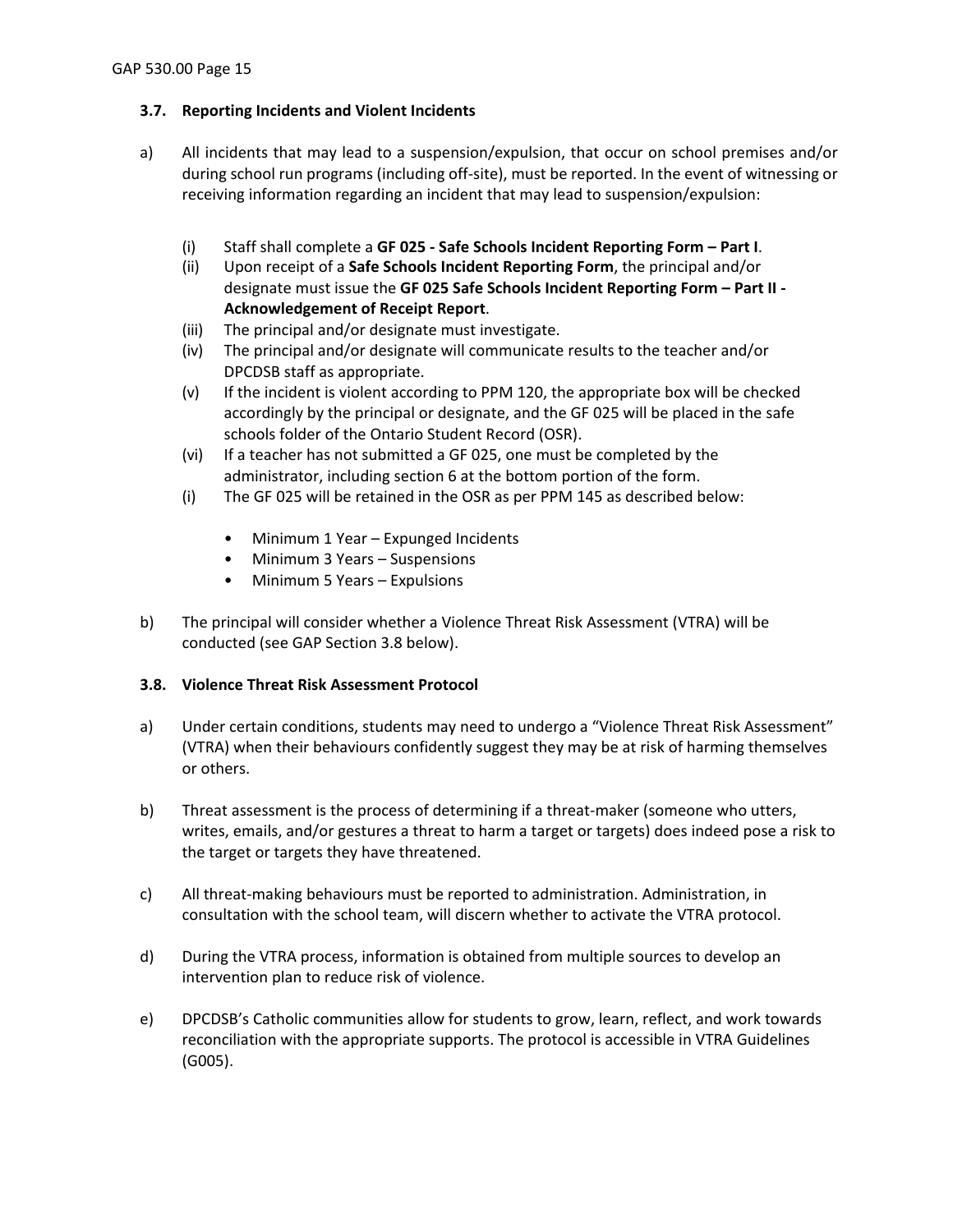## <span id="page-15-0"></span>**3.9. The Discipline Committee: Powers During Suspension Appeal and Expulsion Hearings**

- a) The DPCDSB authorizes the creation of a Discipline Committee of no fewer than three (3) trustees to decide appeals of principal suspensions and principal recommendations for expulsion. For these purposes, the Discipline Committee will conduct the suspension appeals and expulsion hearings in accordance with the *Suspension Appeal Guidelines* and the *Expulsion Hearing Guidelines*. The discipline committee shall have the powers as set out in the *Education Act*.
- b) **Suspension Appeals:** Where a pupil's parent/guardian or the pupil (if they are aged 18 or older, or 16 or 17 and has withdrawn themselves from parental/guardian control) disagrees with the decision of a principal to suspend the pupil, that individual may appeal the principal's decision to suspend the pupil, in accordance with the DPCDSB's *Suspension Guidelines and Suspension Appeal Guidelines*.
- c) **Expulsion Hearings:** If the principal recommends expulsion, the Discipline Committee shall hold a hearing to determine whether a pupil will be expelled from one school or from all schools in DPCDSB. The two possible outcomes of this hearing, and subsequent action are listed below:
	- If the Discipline Committee expels a pupil from all schools, they will refer the pupil to DPCDSB's Expulsion Program.
	- If the Discipline Committee decides not to expel, it will determine whether to confirm, shorten, or expunge the suspension. These hearings will be conducted in accordance with the DPCDSB's *Expulsion Hearing Guidelines*.
- d) **Superintendents Responsible for Suspensions and Expulsions:** The superintendents delegated to be responsible for suspensions and expulsions shall have the powers and duties outlined in the *Suspension Guidelines for Administrators* and *Expulsion Guidelines for Administrators*.

### <span id="page-15-1"></span>**4. ROLES AND RESPONSIBILITIES**

- a) All members of the DPCDSB School Community must:
	- adhere to the standards of behaviour in the *Catholic Code of Conduct*;
	- acknowledge and defend the rights of others;
	- take personal responsibility for their actions;
	- fulfill the duties of their respective roles in service to others;
	- contribute positively to the creation of a safe, caring, inclusive, and healthy Catholic learning community.

### <span id="page-15-2"></span>**4.1. DPCDSB**

a) The DPCDSB provides leadership to all members of the school community to ensure equitable opportunity for all to a safe, caring, inclusive, and healthy learning and work environment.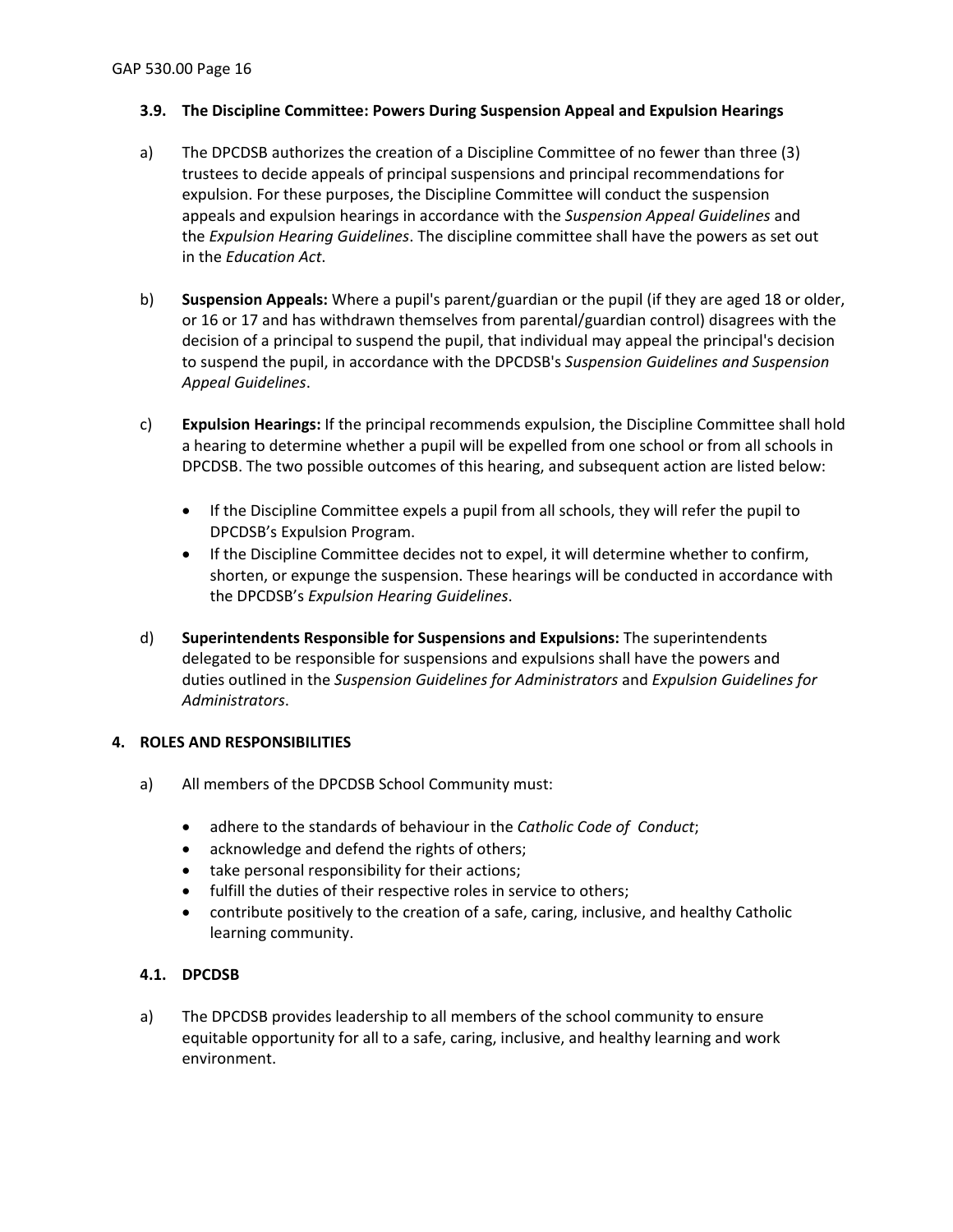- b) The DPCDSB will develop and review policies and procedures that establish: standards of behaviour, prevention, and intervention programs; progressive discipline response protocols; education and training programs for school community members; and partnerships with parish and community agencies.
- c) The DPCDSB will promote academic excellence, exemplary professional practice, accountability, and transparency. Civic responsibility and a rich experience of faith formation pervade the Catholic school community. The DPCDSB fulfills these responsibilities by doing the following:
	- developing policies that set out how DPCDSB facilities will implement and enforce the *Catholic Code of Conduct* and all other rules that promote and support respect, civility, Catholic service, responsible citizenship, safety, and the conditions necessary for an optimal learning and work environment for all;
	- reviewing these policies regularly with staff and consulting with students, parents/ guardians, volunteers, and the community;
	- seeking input from Central Committee for Catholic School Councils (CCCSC), Catholic School Councils, the DPCDSB's Parent Involvement Committee, the Special Education Advisory Committee (SEAC), the Indigenous Education Advisory Council, the Black Community Advisory Council (BCAC), parents/guardians, students, staff members, and the school community;
	- establishing a process that clearly communicates the *Catholic Code of Conduct* to all staff, students, parents/guardians, volunteers, and the wider community, in order to obtain their commitment and support in its implementation;
	- ensuring a clear process for the reporting and monitoring of violent incidents;
	- providing system-wide direction to embed the Catholic imperatives implicit in the *Catholic Code of Conduct* by vigorous promotion of virtue formation and dedication to the Gospel messages of compassion, love, forgiveness, and service;
	- developing effective intervention strategies and responding to all infractions related to the standards for respect, civility, responsible citizenship, and safety;
	- developing, disseminating, and monitoring progressive discipline protocols that guide enforcement of the *Catholic Code of Conduct* and all policies and procedures related to securing a safe, caring, inclusive and healthy school climate;
	- cultivating strong partnerships with parish and community partners;
	- providing professional development for system leaders to assist them in ensuring compliance with and enforcement of the *Catholic Code of Conduct* at the local school level.

## <span id="page-16-0"></span>**4.2. Trustees**

a) The Board of Trustees plays a significant role in providing leadership regarding the *Catholic Code of Conduct* and DPCDSB policies and procedures related to progressive discipline and school safety.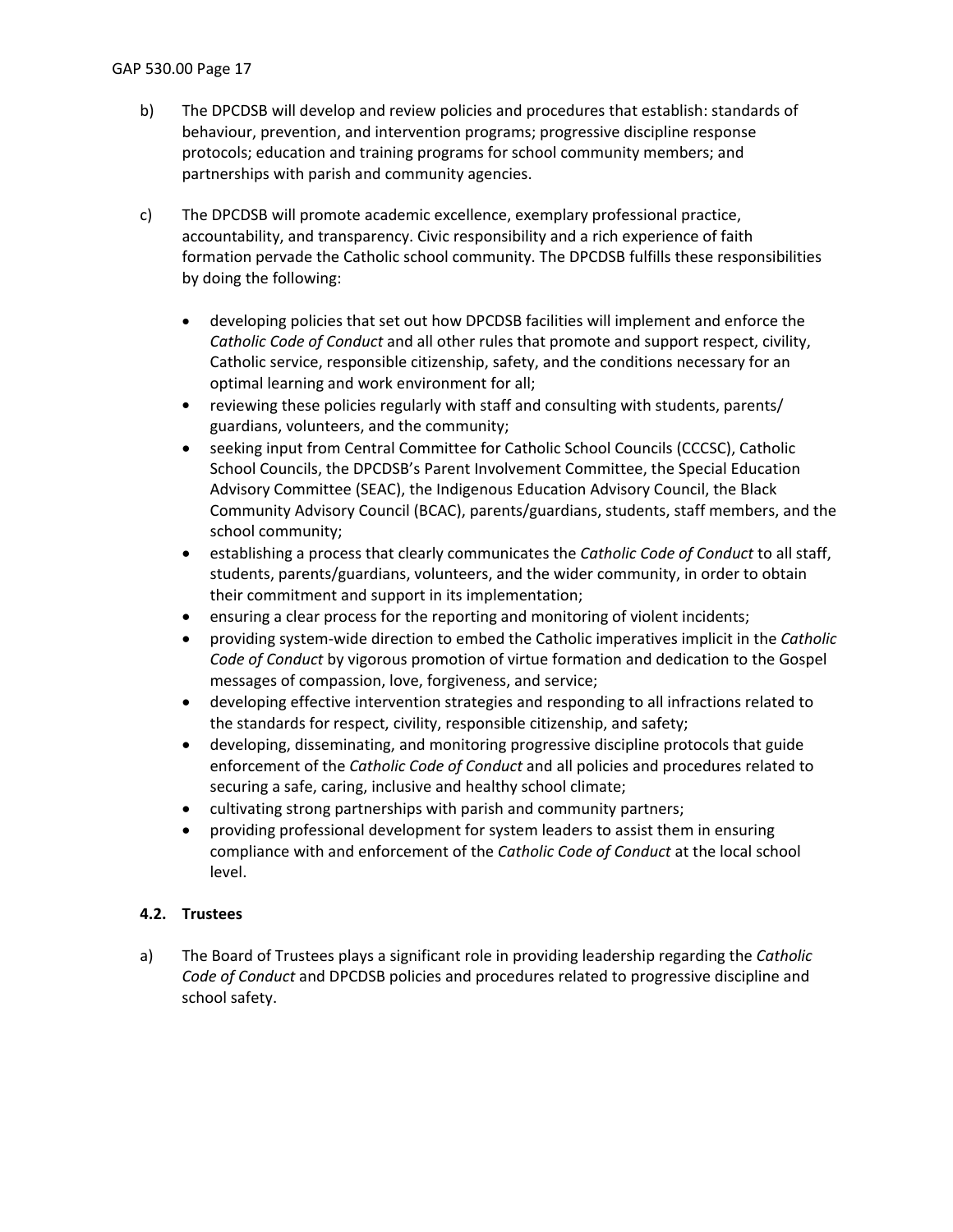- b) Trustees oversee the development and consistent implementation of DPCDSB policies by:
	- studying, reviewing, and approving all policies/regulations, and subsequent changes, related to standards of conduct, progressive discipline, and school safety;
	- ensuring that these policies/regulations reflect the mission of Catholic education as articulated in the *Ontario Catholic School Graduate Expectations* (OCSGE);
	- hearing all suspension appeals and deciding on recommendations for expulsions;
	- ensuring that, when considering suspension appeals and expulsion recommendations, consideration is given to whether or not the discipline might have a disproportionate impact on a pupil under any of the grounds protected by the *Ontario Human Rights Code*  and/or exacerbate any disadvantage the pupil may experience in society;
	- hearing delegations from concerned community members.

## <span id="page-17-0"></span>**4.3. Principals**

- a) The principal will provide leadership at the local school level in the administration of the *Catholic Code of Conduct* by: modeling servant leadership; cultivating an authentic safe, caring, and inclusive Catholic culture; empowering staff commitment and student involvement in the life of the school; promoting the highest possible standards of conduct and special care for the most vulnerable; ensuring consistent enforcement of school expectations using the DPCDSB-approved progressive discipline protocol and other DPCDSB policies and procedures; providing staff development opportunities regarding positive school climate and safety; cultivating strong partnerships with parish and community agencies.
- b) The principal will fulfill these responsibilities by:
	- demonstrating care and commitment to academic excellence within a safe, caring, and inclusive teaching/learning environment;
	- educating the school community with respect to the *Catholic Code of Conduct* and the Gospel imperatives implicit in it;
	- holding everyone under their authority accountable for their behaviour and actions, emphasizing the importance of self-discipline, respect, kindness, and courtesy;
	- modeling Gospel values in all areas of leadership, including matters of conduct and safety;
	- creating opportunities for community members to gather for prayer and liturgy to cultivate a shared commitment to the creation of a safe, caring, inclusive, and healthy Catholic community;
	- empowering students to be positive leaders in their school and community by enabling opportunities for student engagement and student voice;
	- enabling community members to undertake Catholic service projects including environmental and social justice initiatives;
	- facilitating school-wide participation in the virtues program and other pro-social training programs;
	- facilitating a school-wide approach to the development of a positive school climate;
	- communicating regularly and meaningfully with all members of their school community;
	- training school staff and monitoring the implementation of DPCDSB-approved progressive discipline protocols to ensure optimal conditions for a positive work/learning environment;
	- implementing the DPCDSB process for the reporting and monitoring of violent incidents and/or incidents that may lead to suspension and/or expulsion;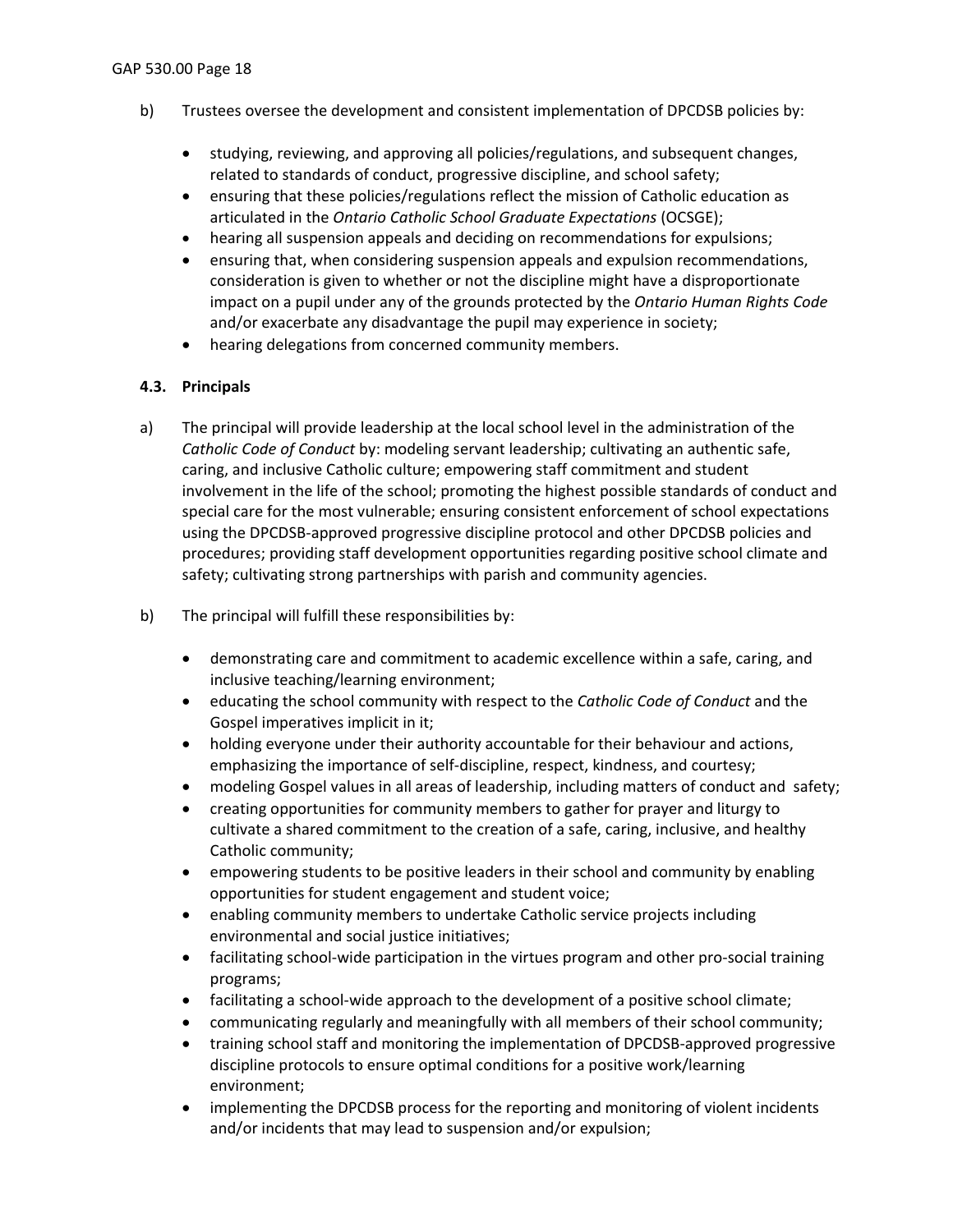• cultivating and maintaining strong partnerships with parents/guardians, the local parish, and community partners.

## <span id="page-18-0"></span>**4.4. Teachers and Support Staff**

- a) Under the leadership of the principal, school staff will maintain order in the school and act as positive role models for students.
- b) Staff will work collaboratively to hold everyone in their care to the highest standard of respectful and responsible behaviour, and to ensure that high standards of professional practice are maintained.
- c) Teachers and support staff will uphold standards of excellence for students by:
	- demonstrating respect for all students, staff, parents/guardians, volunteers, and members of the school community;
	- nurturing a vibrant Catholic learning environment where excellence in personal conduct, high standards of academic performance, and faith formation are actively cultivated;
	- striving to prepare students for the full responsibilities of citizenship and personhood, as shaped by the Catholic faith tradition;
	- helping students to develop a sense of self-worth, to work to their God-given potential, and to be positive leaders in the classroom, school, parish, and community;
	- providing students with opportunities to exercise Catholic service and wise stewardship;
	- assisting students in the exercise of personal conscience in discerning right choices;
	- helping students work to their full potential and in developing self-worth;
	- reporting any incidents that may lead to suspension and/or expulsion utilizing *Safe Schools Incident Reporting Form- Part l* (GF 025)*;*
	- communicating regularly and meaningfully with parents/guardians;
	- collaborating with colleagues in exercising preventative and proactive strategies to maintain high standards of behaviour, and consistently utilizing DPCDSB-approved progressive discipline protocols.

### <span id="page-18-1"></span>**4.5. Students**

- a) Students of the DPCDSB represent the cherished hope for the future and the sacred trust of Catholic education.
- b) Students shall always be treated with respect and dignity.
- c) Staff, parents/guardians, and parish shall prepare students to answer the call of discipleship. The Catholic curricula and culture help in the formation of students as they discern meaningful vocations and develop a zealous commitment of service to God, family, and community. This holistic Catholic formation effectively integrates faith and life in a learning process that is rooted in Gospel values, while effectively implementing Ministry of Education course/program expectations.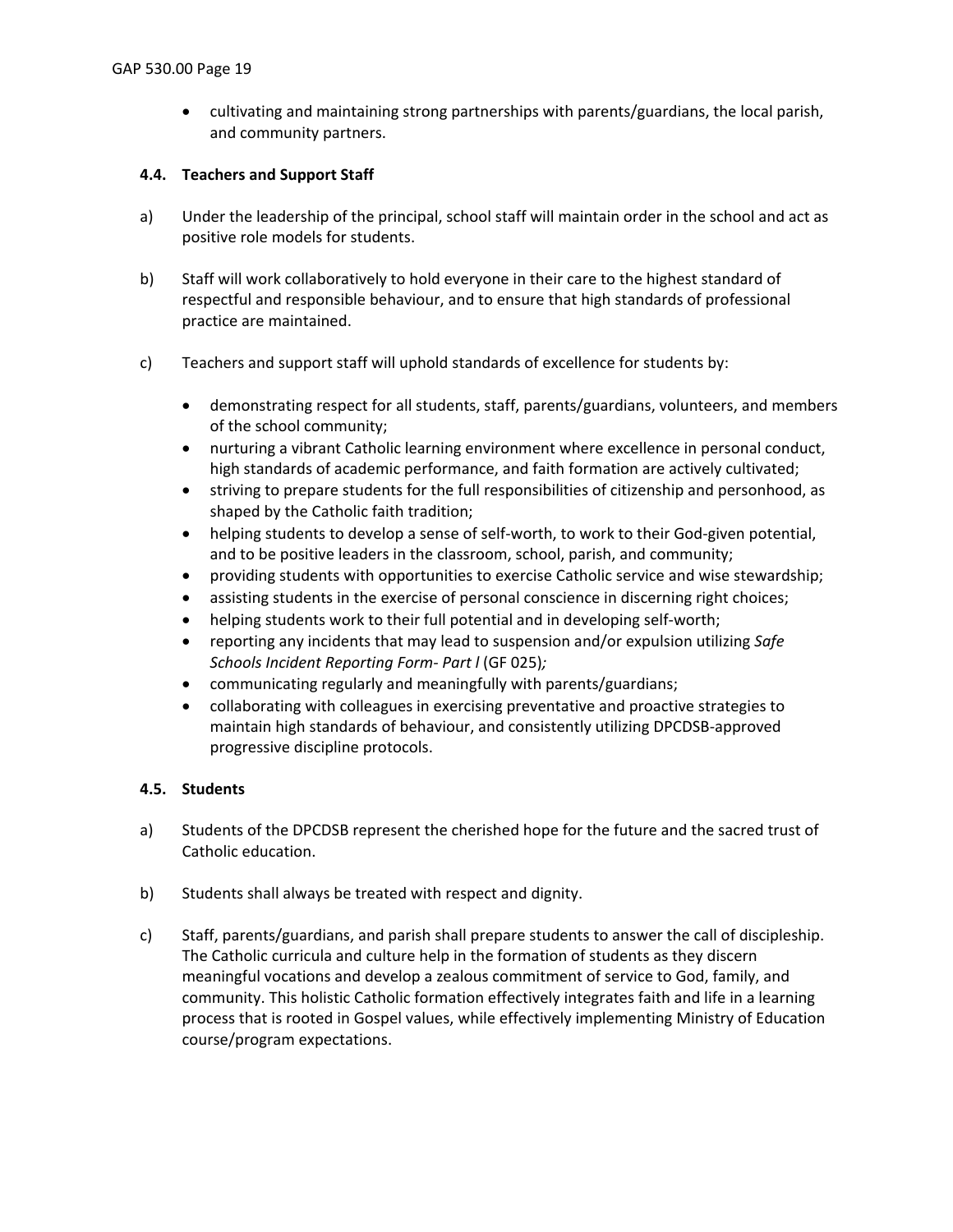#### GAP 530.00 Page 20

- d) All DPCDSB students are expected to uphold the highest standards of personal conduct, to strive for academic excellence, to contribute positively to the community life of the school, and to embrace the Gospel values and living traditions of the Catholic Church, as articulated in the Ontario Catholic School Graduate Expectations (OCSGE) (see GAP Section 5 for information about the OCSGE).
- e) Students will exercise self-discipline in their respect for self, staff, fellow students, school property, and the property of others.
- f) Students will take full responsibility for their own actions and strive to live up to the expectations of the *Catholic Code of Conduct* and all other DPCDSB/school/class expectations, policies, and procedures.
- g) Students will strive to achieve a virtuous lifestyle, high standards of personal conduct and academic performance, active participation in leadership and service initiatives, concern for the environment, and compassion for those in need.
- h) Students shall fulfill these responsibilities by:
	- coming to school prepared, on time, ready to learn, and properly attired;
	- striving for excellence in personal conduct and academic performance;
	- cultivating opportunities to develop talents and strengthen personal leadership skills;
	- demonstrating courteous behaviour to fellow students and staff;
	- demonstrating respect for self;
	- contributing to an inclusive school culture by advocating that no student be excluded;
	- defending the rights of fellow students by reporting and/or safely intervening when the rights of others are threatened or violated;
	- cultivating a virtuous life through a commitment to Gospel values and service to others;
	- participating respectfully in the faith life and liturgical practices of the school community (e.g., sacraments, retreats, religion courses);
	- participating in school programs related to wise stewardship of resources, be they human or other;
	- following all school and DPCDSB policies and taking responsibility for their own actions;
	- accepting school discipline as necessary for personal growth, and as an extension of the responsibilities that would be exercised by a kind, firm, and judicious parent/guardian;
	- refraining from bringing anything to school that may compromise the safety of others;
	- acknowledging that school safety is a shared responsibility that depends on student commitment and involvement;
	- using computers, social networking, technological aides; and other specialized equipment for sanctioned activities only;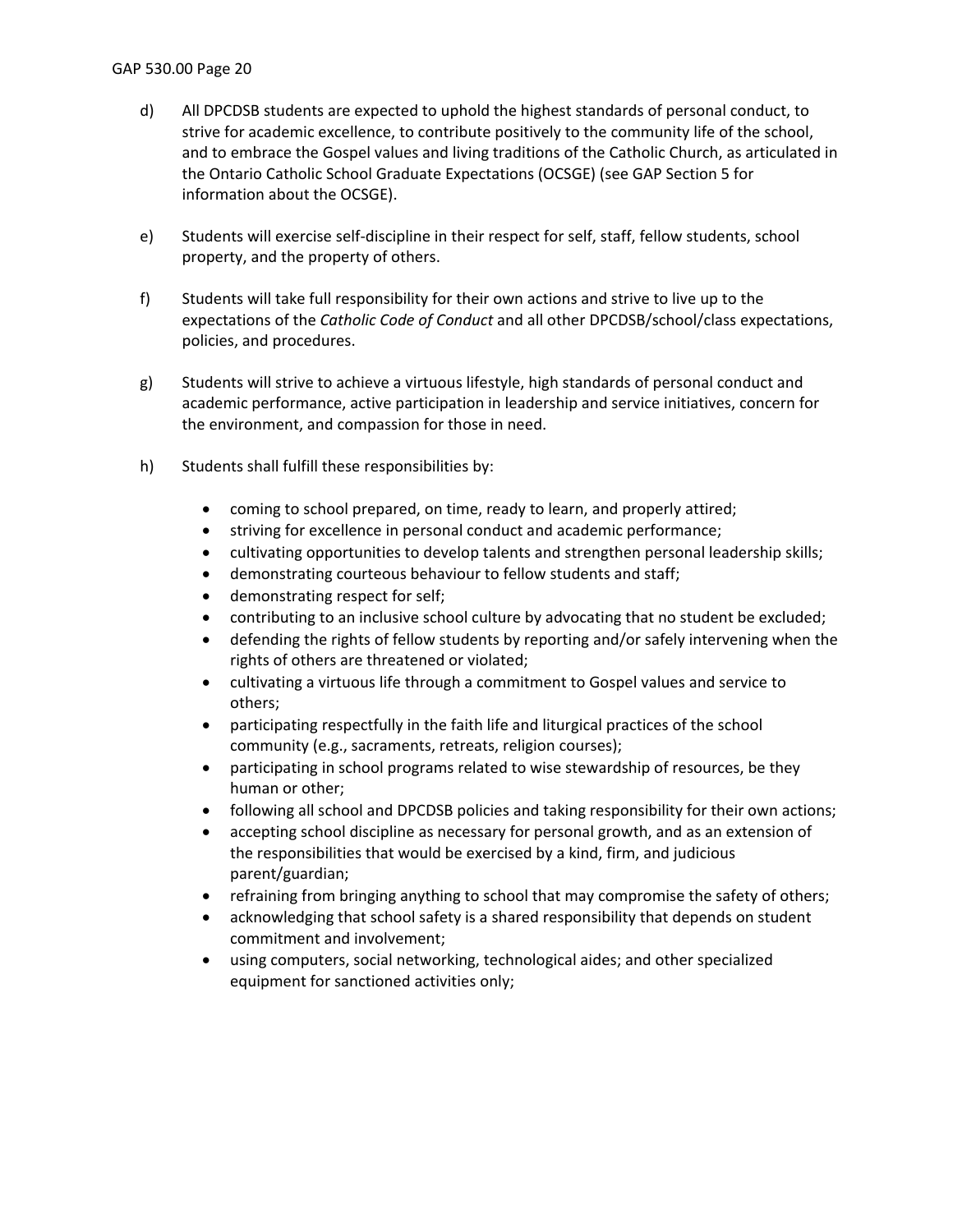- respecting DPCDSB policy and procedures regarding use of personal electronic devices (PEDs), including using these devices in a responsible and respectful manner, and ensuring that PEDs are only used during instructional time under the following circumstances:
	- o for educational purposes, as directed by an educator;
	- o for health and/or medical purposes;
	- o to support special education needs;
	- o to provide an accommodation under the *Ontario Human Rights Code*.

## <span id="page-20-0"></span>**4.6. Parents/Guardians**

- a) Parents and guardians play an important role in the education of their children and can support the school in maintaining a safe and positive learning environment for all students.
- b) Parents/guardians fulfill their responsibilities when they:
	- affirm the distinctive Catholic culture of the school;
	- ensure that their child regularly attends school on time;
	- help their child be appropriately dressed and prepared for school;
	- become familiar with the Provincial Code of Conduct and help their child to adhere to the Catholic Code of Conduct and other expectations ;
	- communicate regularly with the school regarding their child's progress;
	- are engaged in their child's schoolwork and progress;
	- promptly report to the school their child's absence or late arrival;
	- encourage their child to cultivate leadership skills and demonstrate Gospel values;
	- assist school staff in dealing with disciplinary concerns involving their child.

### <span id="page-20-1"></span>**4.7. In-School Support Teams**

- a) In-school support teams meet regularly and frequently for the purpose of consultation, problem solving, and the development of strength-based solutions that focus on positive change for the student.
- b) The consultation process may address one or more areas of the student's life, including academic, well-being, and/or behavioural issues.
- c) At meetings of the in-school support team, several of the following team members may be present: administrator, guidance counsellor, classroom teacher, chaplaincy team leader, educational resource worker, psychologist, speech and language pathologist, child and youth worker, social worker, special education resource teacher, itinerant/DPCDSB-wide resource staff, and parents/guardians.

### <span id="page-20-2"></span>**4.8. Parish**

a) The parish, in the person of the pastor or other parish staff members, is at the heart of the faith life of the Catholic school community and collaborates with the school in fostering a deep and lasting connection between students and families and the liturgical and sacramental life of the Church.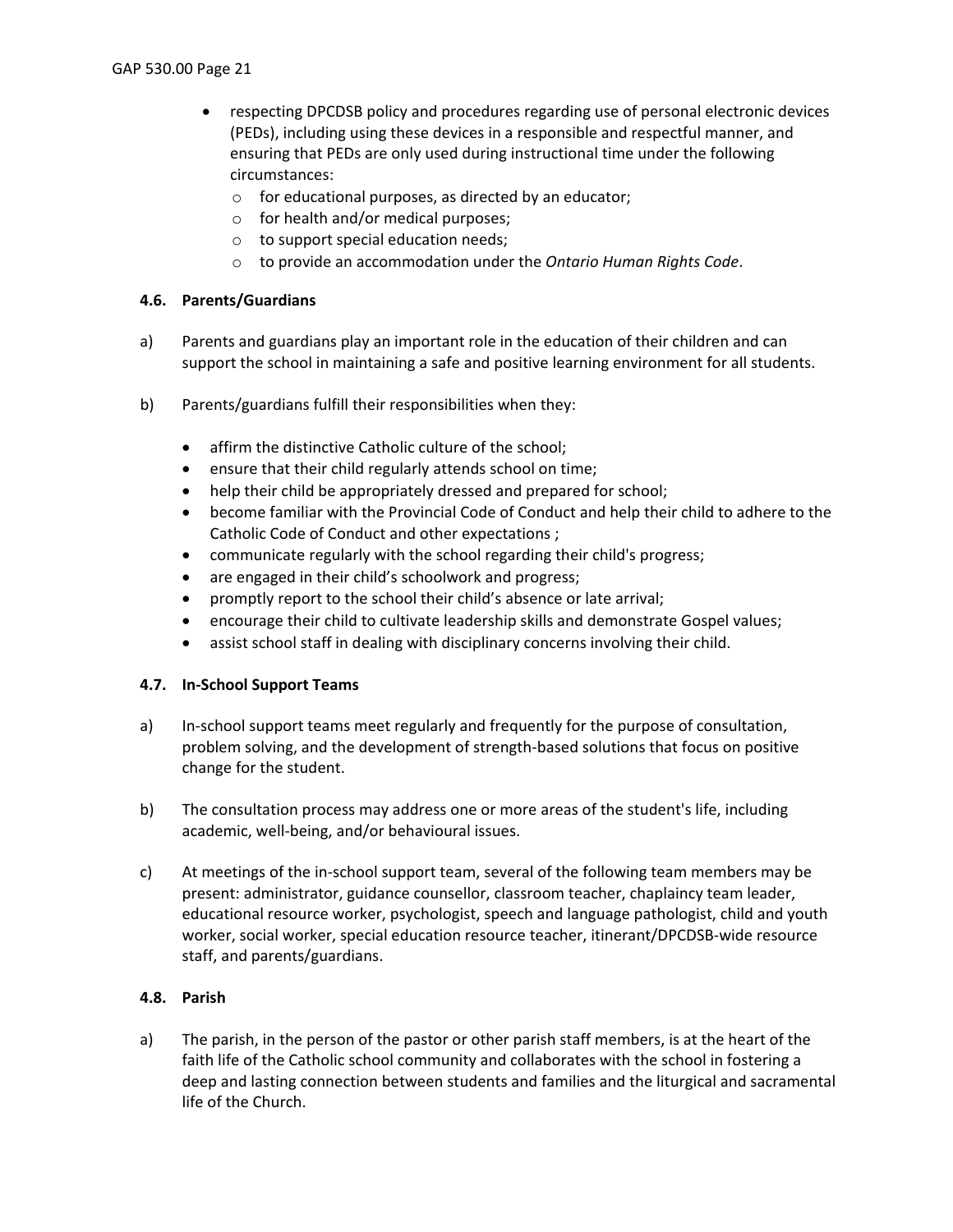b) The parish will assist families and schools in: the immediate preparation of students for receipt of the sacraments (as outlined in the *Archdiocesan Sacramental Norms*); the regular celebration of Eucharist and other prayer services with the school community; by offering advice to staff regarding Church teachings in the faith formation of students; and by being a visible presence in the school, as time permits.

## <span id="page-21-0"></span>**4.9. Community Connections**

- a) Community supports assist the school in reinforcing consistent messaging regarding expected standards of behaviour and in providing services that enhance the school's ability to ensure a safe and caring school community.
- b) Community agencies and/or other community cooperatives and/or liaisons have an expanded influence in the wider community and are valuable resources in the front-line delivery of prevention and/or intervention programs that strengthen the school's commitment to provide a holistic education that prepares students to contribute to society.
- c) School principals are encouraged to consider the valuable resources in the community and are expected to nurture on-going relationships with community connections in order to facilitate youth leadership opportunities, and to strengthen communication and collaboration between home, school, parish, and community members. The DPCDSB and local schools will collaborate in developing consistent processes for the engagement of meaningful connections with the communities.

## <span id="page-21-1"></span>**4.10. Police**

a) Police are essential partners in making DPCDSB schools and communities safe. Police offer ongoing education programs and provide tactical response in the event of emergencies. Police investigate incidents in accordance with the DPCDSB *Police - School Board Protocol*, which is based on a provincial model developed by the Ministry of the Solicitor General and the Ministry of Education.

## <span id="page-21-2"></span>**5. THE ONTARIO CATHOLIC SCHOOL GRADUATE EXPECTATIONS[3](#page-21-3)**

a) The *Ontario Catholic School Graduation Expectations* provide an image of the Catholic learner and a vision for the graduate of Catholic schools in Ontario. These distinctive expectations are shaped by a vision and destiny of the human person that emerges from the Catholic faith tradition and is best understood within the context of a human journey accomplished in community, in solidarity with brothers and sisters in the Church, and beyond. These expectations provide the broader vision within which the *Catholic Code of Conduct* is situated.

<span id="page-21-3"></span><sup>&</sup>lt;sup>3</sup> Institute for Catholic Education (2011)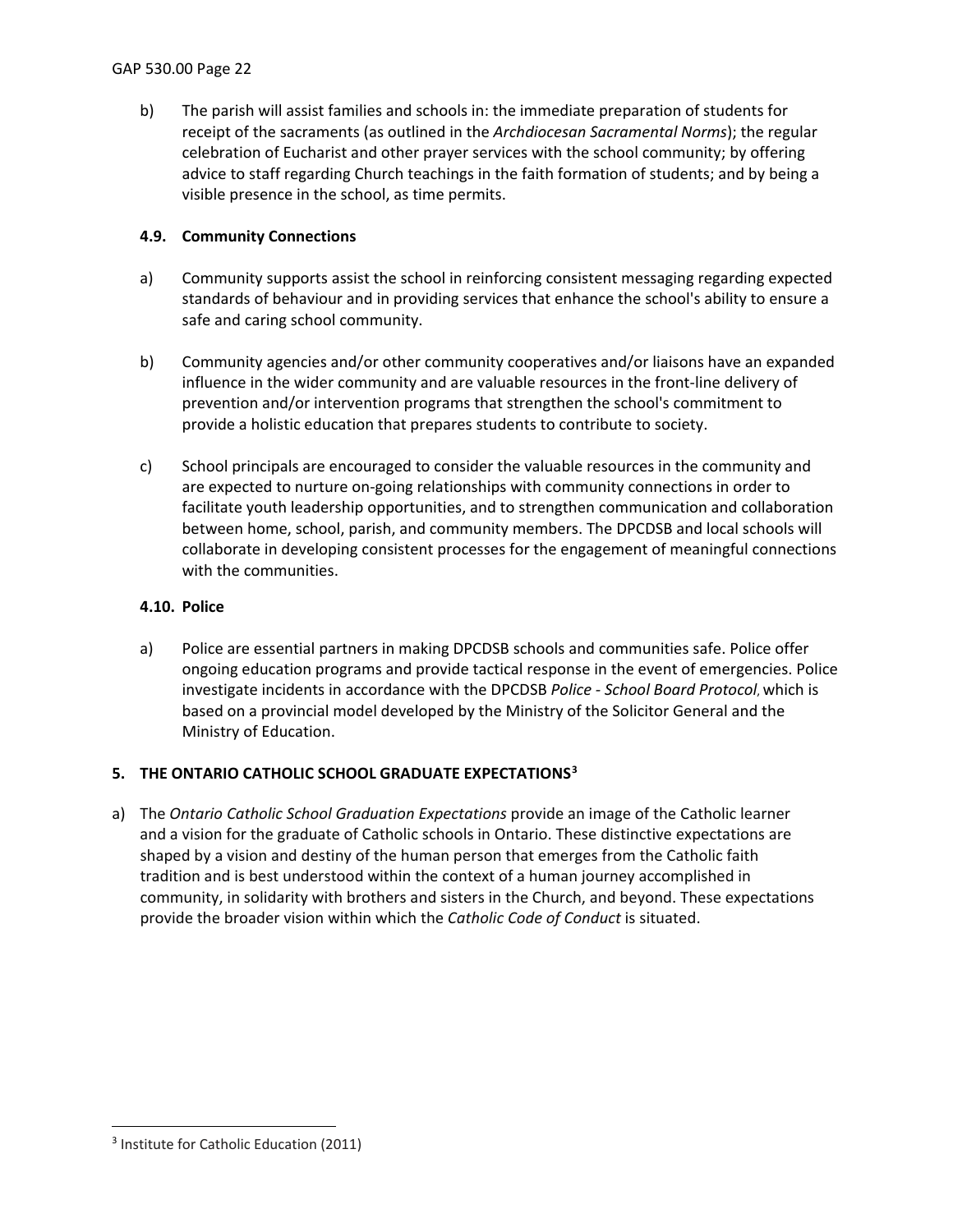GAP 530.00 Page 23

- b) The Ontario Catholic School Graduate is expected to be:
	- **A discerning believer** formed in the Catholic faith community who celebrates the signs and sacred mystery of God's presence through word, sacrament, prayer, forgiveness, reflection, and moral living.
	- **An effective communicator** who speaks, writes, and listens honestly and sensitively, responding critically in light of Gospel values.
	- **A reflective, creative, and holistic thinker** who solves problems and makes responsible decisions with an informed moral conscience for the common good.
	- **A self-directed, responsible, lifelong learner** who develops and demonstrates their Godgiven potential.
	- **A collaborative contributor** who finds meaning, dignity and vocation in work, which respects the rights of all and contributes to the common good.
	- **A caring family member** who attends to family, school, parish, and the wider community.
	- **A responsible citizen** who gives witness to Catholic social teaching by promoting peace, justice, and the sacredness of human life.

## <span id="page-22-0"></span>**6. GLOSSARY OF TERMS**

- a) All DPCDSB schools will ensure that members of the community have a working knowledge of the definition of terms and concepts pertinent to the effective administration of the *Catholic Code of Conduct*. The following definitions apply for the purposes of implementation of the *Catholic Code of Conduct* and progressive discipline.
- b) **Adult Pupil**: a pupil who is 18 years or older, or 16 or 17 and has withdrawn themselves from parental control.
- c) **DPCDSB Expulsion**: an expulsion from all schools of the DPCDSB.
- d) **Bullying**: aggressive and typically repeated behaviour by a pupil where,
	- (i) the behaviour is intended by the pupil to have the effect of, or the pupil ought to know that the behaviour would be likely to have the effect of:
		- causing harm, fear, or distress to another individual, including physical, psychological, social or academic harm, harm to the individual's reputation or harm to the individual's property; or
		- creating a negative environment at a school for another individual; or
		- the behaviour occurs in a context where there is a real or perceived power imbalance between the pupil and the individual based on factors such as size, strength, age, intelligence, peer group power, economic status, social status, religion, ethnic origin, sexual orientation, family circumstances, gender identity, gender expression, race, disability, or the receipt of special education.
	- (ii) for the purposes of the definition of "bullying" above, behaviour includes the use of any physical, verbal, electronic, written, or other means.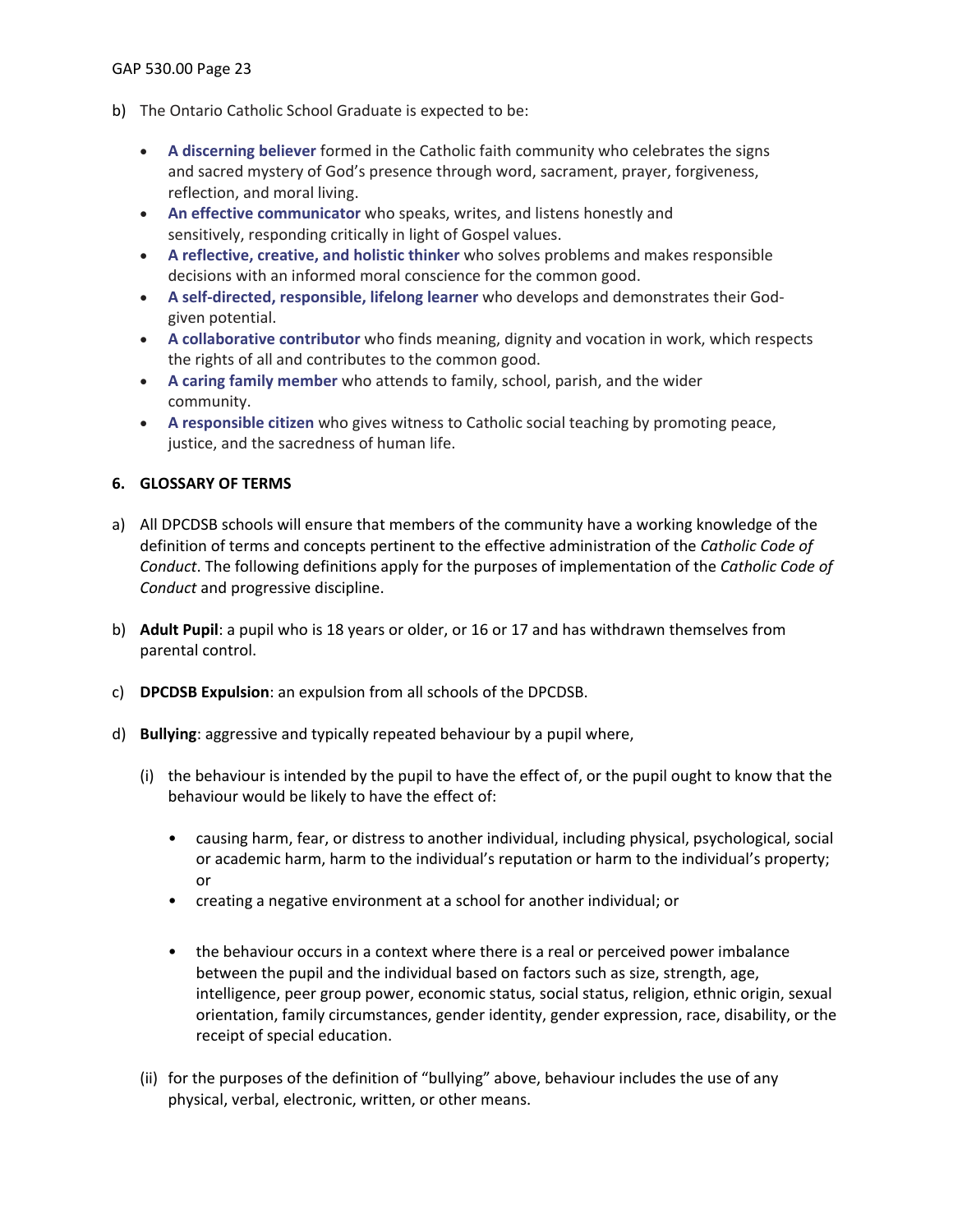- (iii) for the purposes of the definition of "bullying" above, cyber-bullying includes bullying by electronic means (commonly known as cyber-bullying), including:
	- creating a web page or a blog in which the creator assumes the identity of another person;
	- impersonating another person as the author of content or messages posted on the internet; and
	- communicating material electronically to more than one individual or posting material on a website that may be accessed by one or more individuals.
- e) **Consequence**: an educative outcome resulting from a particular student behaviour that may occur "as a matter of course," or may be purposefully undertaken by staff, to help the student acquire insight into the impact of their behaviour and to develop new skills or ways of thinking/acting that improve future behaviour.
- f) **Discipline Committee:** committee of three or more trustees designated to determine suspension appeals and recommendations for expulsion.
- g) **Educator:** as outlined in *Policy/Program Memorandum No. 128 (August 29, 2019),* teachers regulated under the *Ontario College of Teachers Act,* 1996, and early childhood educators regulated under the *Early Childhood Educators Act*, 2007.
- h) **Harassment:** words, conduct, or action directed at an individual, which may include: remarks; jokes; threats; name-calling; the display of material(s); touching; or other behavior that an individual knows or ought to know insults, intimidates, offends, demeans, annoys, alarms or causes that individual emotional distress, and which may constitute discrimination when related to grounds protected by the *Ontario Human Rights Code*.
- i) **IEP**: Individual Education Plan
- j) **Impact on School Climate**: an incident or activity which has a negative impact on the school community, and which may or may not occur on school property at any time.
- k) **Intervention**: a purposeful action undertaken by staff, either in the moment or on an ongoing basis, intended to promote a positive change in the student's behavior or learning. Typically, an intervention is a decisive change intended to facilitate the student's ability to adhere more consistently to the *Catholic Code of Conduct*, and to enhance the student's performance and sense of well-being and belonging. One example of an intervention is a referral to support services personnel.
- l) **Parent/Guardian**: where there is a reference to involving or informing a parent/guardian, it means the custodial parent or legal guardian of a minor child who is not an adult pupil.
- m) **Personal Electronic Device**: any personal electronic device (PED) that can be used for electronic communication or to access the Internet, such as a cellphone or tablet.
- n) **Principal or Designate**: in this policy, principal refers to the administrator in charge of a local school community. Designate refers to a person designated by the principal or by the DPCDSB to fulfill that role.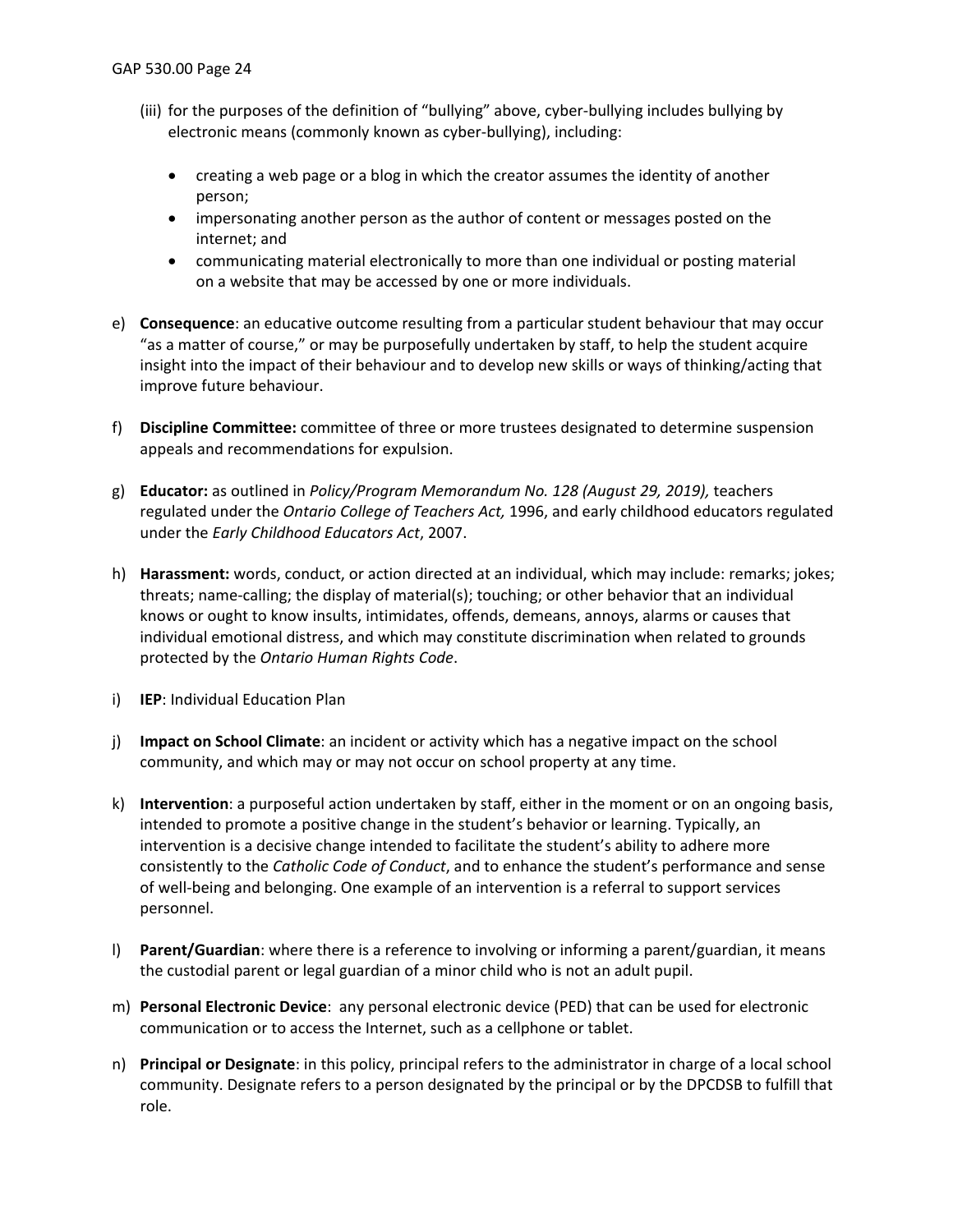- o) **Purview**: the scope, intention, and range of activities, roles, and locations understood to be under the authority of this GAP.
- p) **SAP:** Student Action Plan
- q) **Safe School Action Team:** a required local school committee, under the leadership of the principal, that has broad representation and exists to ensure the school community's compliance with the *Catholic Code of Conduct*. This team focuses its attention on violence and bullying prevention and the creation of a safe, caring, inclusive, and healthy learning community for all. This team assists with the development, review, and revision process for the *Catholic Code of Conduct*, assessment of school climate survey data, and various whole school program initiatives related to safe schools. (e.g., Catholic Community Culture and Caring Action Team).
- r) **Safe Schools Incident Reporting Form:** Identified as GF 025, documentation that staff is required to complete in the event of witnessing and/or receiving information regarding a violent incident and/or incident that may lead to the suspension/expulsion of a student or students.
- s) **School Climate**: the total of all personal relationships within a school. A positive climate exists when all members feel safe, cared for, included, and accepted.
- t) **School Community**: the school community is composed of staff, students, parents/guardians, and volunteers of the school, as well as the community of people and businesses that are served by or located in the greater neighbourhood of the school. The school community includes persons who, although not DPCDSB staff, nevertheless hold positions of authority and responsibility in the life of the school (e.g., coaches, lunchroom supervisors, bus drivers, guest lecturers, facilitators at off-site facilities, field trip/classroom volunteers, parish, police, and community agency representatives).
- u) **School Day**: the instructional day, excluding professional development days.
- v) **School Expulsion**: an expulsion from the DPCDSB school that the pupil was attending at the time of the incident.
- w) **Staff**: refers to all persons who are paid employees of the DPCDSB. At the local school level, this term would include the following: administrators, chaplaincy team leaders, teachers, educational resource workers, special services staff (social work, speech and language, psychology), child and youth workers, office staff, custodial, maintenance, student monitors, and any other support staff affiliated with the school.
- x) **Staff Who Work Directly with Pupils**: staff including administrators, teachers, educational resource workers, child and youth workers, social workers, psychologists, speech language pathologists, and other professional and para-professional staff who have regular and direct duties with the DPCDSB's pupils.